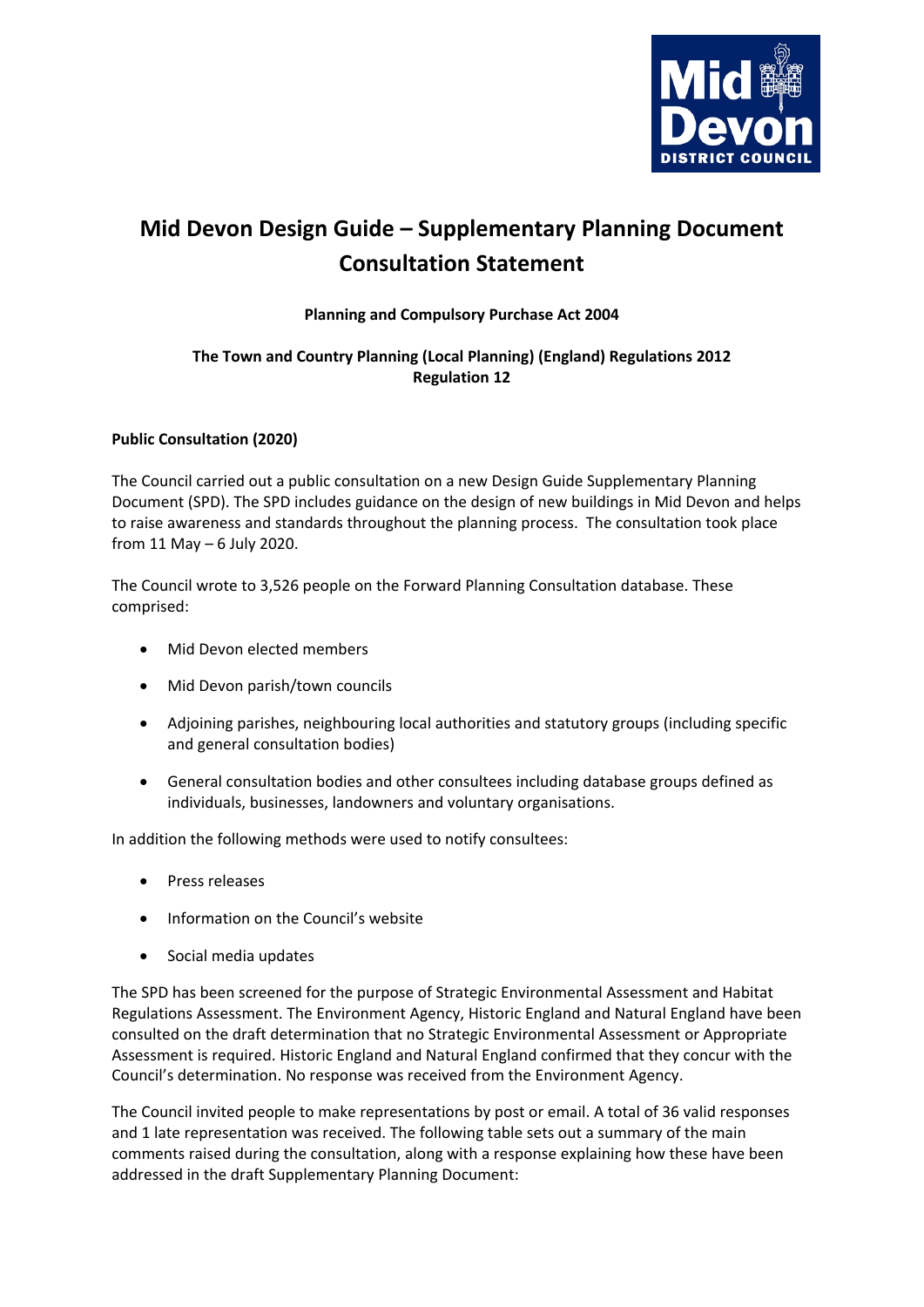

| <b>Summary of Representation</b>                                                                                                                                                                                                                                                                                                                                                                                                                                                                                                                                                                                    | <b>Response</b>                                                                                                                                                                                                                                                                                                                                                                                                                                                |
|---------------------------------------------------------------------------------------------------------------------------------------------------------------------------------------------------------------------------------------------------------------------------------------------------------------------------------------------------------------------------------------------------------------------------------------------------------------------------------------------------------------------------------------------------------------------------------------------------------------------|----------------------------------------------------------------------------------------------------------------------------------------------------------------------------------------------------------------------------------------------------------------------------------------------------------------------------------------------------------------------------------------------------------------------------------------------------------------|
| <b>General Comments</b>                                                                                                                                                                                                                                                                                                                                                                                                                                                                                                                                                                                             |                                                                                                                                                                                                                                                                                                                                                                                                                                                                |
| Historic England supports the intent of this<br>draft Design Guide to secure good design for<br>new development that understands and<br>responds to its landscape, townscape and/or<br>settlement context, reinforces local character<br>and distinctiveness, and contributes to<br>sustainable development. (9 - Historic<br>England)                                                                                                                                                                                                                                                                              | Support noted.                                                                                                                                                                                                                                                                                                                                                                                                                                                 |
| Support the three step design process outlined<br>in the document. However, there will be many<br>developments of different types and scales<br>taking place in locations that will directly<br>and/or indirectly affect the significance of<br>designated and non-designated heritage<br>assets, including their settings, as well as wider<br>historic landscape and/or townscapes. We are<br>concerned that the inter-relationships<br>between the context and design of new<br>development and the historic environment<br>have not been adequately covered throughout<br>the draft SPD (9 - Historic England). | The Council acknowledges that developments of<br>different types and scales in different locations will<br>directly and/or indirectly affect the significance of<br>designated and non-designated heritage assets. It<br>is considered that the relationship between the<br>context and design of new development is<br>adequately covered throughout the Council's<br>adopted Local Plan and therefore it is not<br>necessary to repeat this within this SPD. |
| Green Infrastructure - The SPD could consider<br>making provision for GI within development.<br>(12 - Natural England).                                                                                                                                                                                                                                                                                                                                                                                                                                                                                             | Comments noted and agreed. The Design Guide<br>now includes an additional topic sheet on green<br>infrastructure and biodiversity. Additions have also<br>been incorporated into the 'site situations' sheets<br>to reflect that open space and green infrastructure<br>are important elements in addressing the<br>principles of responding to site situations and<br>should be considered alongside built elements'.                                         |
| Biodiversity enhancement - SPD could<br>consider incorporating features which are<br>beneficial to wildlife within development in<br>line with para 118 of the NPPF $-$ e.g. level of<br>bat roost or bird box provision within the built<br>structure or other measure to enhance<br>biodiversity in the urban environment. $(12 -$<br>Natural England)                                                                                                                                                                                                                                                            | Comments noted and agreed. The Design Guide<br>now includes an additional topic sheet on green<br>infrastructure and biodiversity.                                                                                                                                                                                                                                                                                                                             |
| Landscape enhancement - Opportunities to<br>consider how development might make a<br>positive contribution to the character and                                                                                                                                                                                                                                                                                                                                                                                                                                                                                     | Comments noted. Please see green infrastructure<br>and biodiversity topic sheet.                                                                                                                                                                                                                                                                                                                                                                               |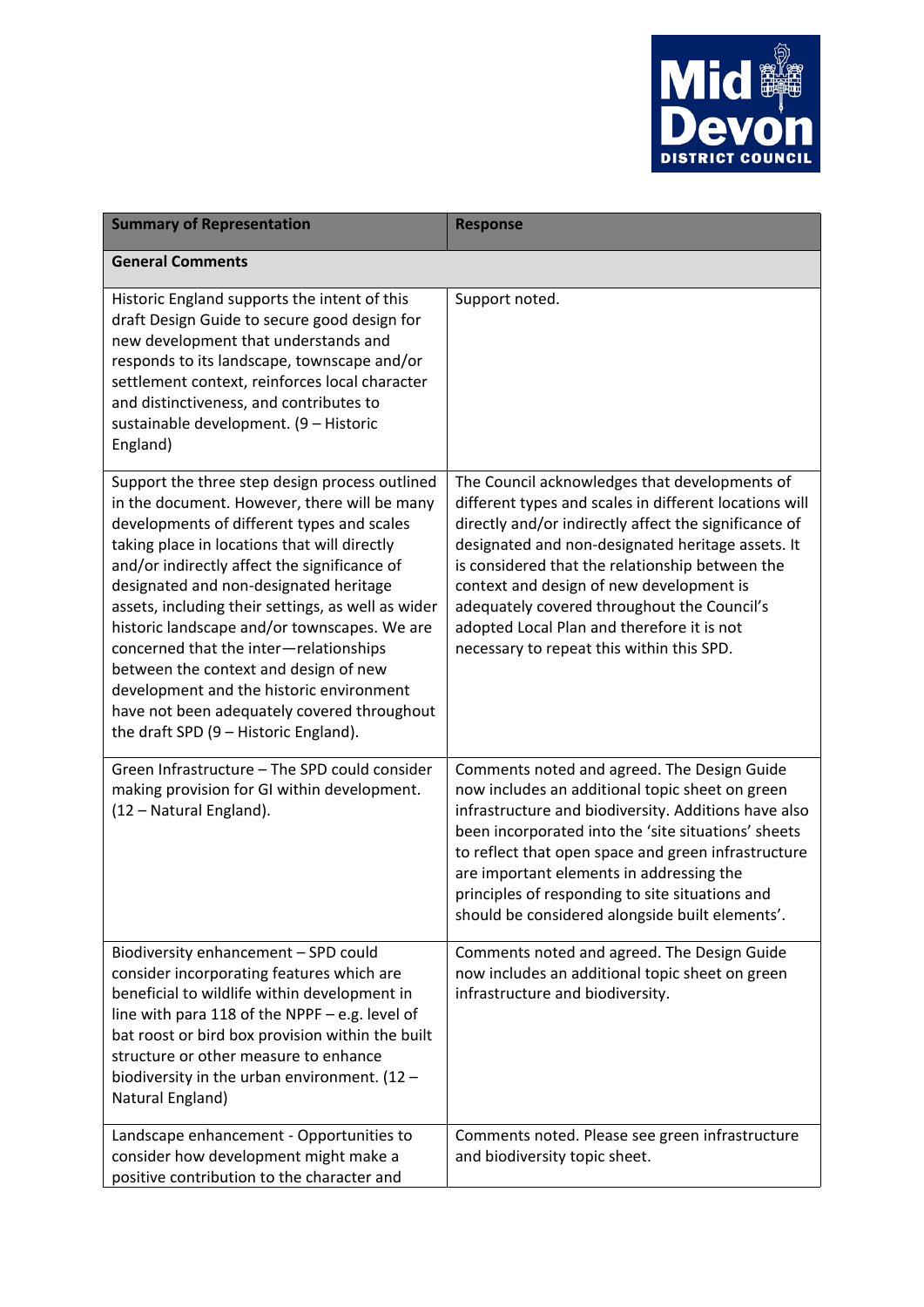

| functions of the landscape. E.g. it may be<br>appropriate to seek that, where viable, trees<br>should be of a species capable of growth to<br>exceed building height and managed to do so,<br>and where mature trees are retained on site,<br>provision is made for succession planning. (12<br>- Natural England)                                                                                                                                                                                                                                            |                                                                                                                                                                                                                                                                                                                                                                                                                                                                                                                                                                                                                                                                                                                         |
|---------------------------------------------------------------------------------------------------------------------------------------------------------------------------------------------------------------------------------------------------------------------------------------------------------------------------------------------------------------------------------------------------------------------------------------------------------------------------------------------------------------------------------------------------------------|-------------------------------------------------------------------------------------------------------------------------------------------------------------------------------------------------------------------------------------------------------------------------------------------------------------------------------------------------------------------------------------------------------------------------------------------------------------------------------------------------------------------------------------------------------------------------------------------------------------------------------------------------------------------------------------------------------------------------|
| Other design considerations - NPPF includes a<br>number of design principles which could be<br>considered including the impacts of lighting on<br>landscape and biodiversity. (12 - Natural<br>England)                                                                                                                                                                                                                                                                                                                                                       | Comments noted. Please see green infrastructure<br>and biodiversity topic sheet.                                                                                                                                                                                                                                                                                                                                                                                                                                                                                                                                                                                                                                        |
| Welcome Mid Devon's intention to deliver<br>sustainable development across the district by<br>encouraging the development of sustainable<br>transport opportunities both within and<br>between settlements, thereby reducing the<br>reliance on the private car (25 - Highways<br>England)                                                                                                                                                                                                                                                                    | Support noted.                                                                                                                                                                                                                                                                                                                                                                                                                                                                                                                                                                                                                                                                                                          |
| The County Council is in support of the<br>document, which sets out some practical,<br>general design guidance for future<br>developments within the district. $(5 - Devon)$<br>County Council)                                                                                                                                                                                                                                                                                                                                                               | Support noted.                                                                                                                                                                                                                                                                                                                                                                                                                                                                                                                                                                                                                                                                                                          |
| Code currently fails to include anything on the<br>need to embed wildlife design principles into<br>existing and new urban areas (See suggestions<br>in rep for further details). $(22 – Devon County)$<br>Council Ecology)                                                                                                                                                                                                                                                                                                                                   | Comments noted. The Design Guide now includes<br>an additional topic sheet on green infrastructure<br>and biodiversity.                                                                                                                                                                                                                                                                                                                                                                                                                                                                                                                                                                                                 |
| The Design guide would be strengthened by<br>including details of:<br>1. How existing green space will be protected<br>and enhanced to facilitate connecting people<br>with nature, as this is proven to benefit all<br>aspects of human health, and the economy as<br>well as providing natural capital.<br>2. How new green spaces will be provided to<br>maximise the health and wellbeing potential of<br>a community, enabling connectivity with<br>nature.<br>3. How Mid Devon will ensure sustainability<br>and conservation of natural resources will | Comments noted and agreed. The Design Guide<br>now includes an additional topic sheet on green<br>infrastructure and biodiversity. With regards to<br>natural resource conservation, the strategic nature<br>of the guide in tackling the integration of<br>environments both urban and landscape does<br>already address the connectivity of people with the<br>natural environment without overt or explicit<br>instruction to do so. As development across Mid<br>Devon becomes more naturally a reflection of the<br>landscape character (which has affected<br>settlement form), this will be a movement of<br>reconnection and reliance upon the qualities and<br>facility of the landscape and natural resources |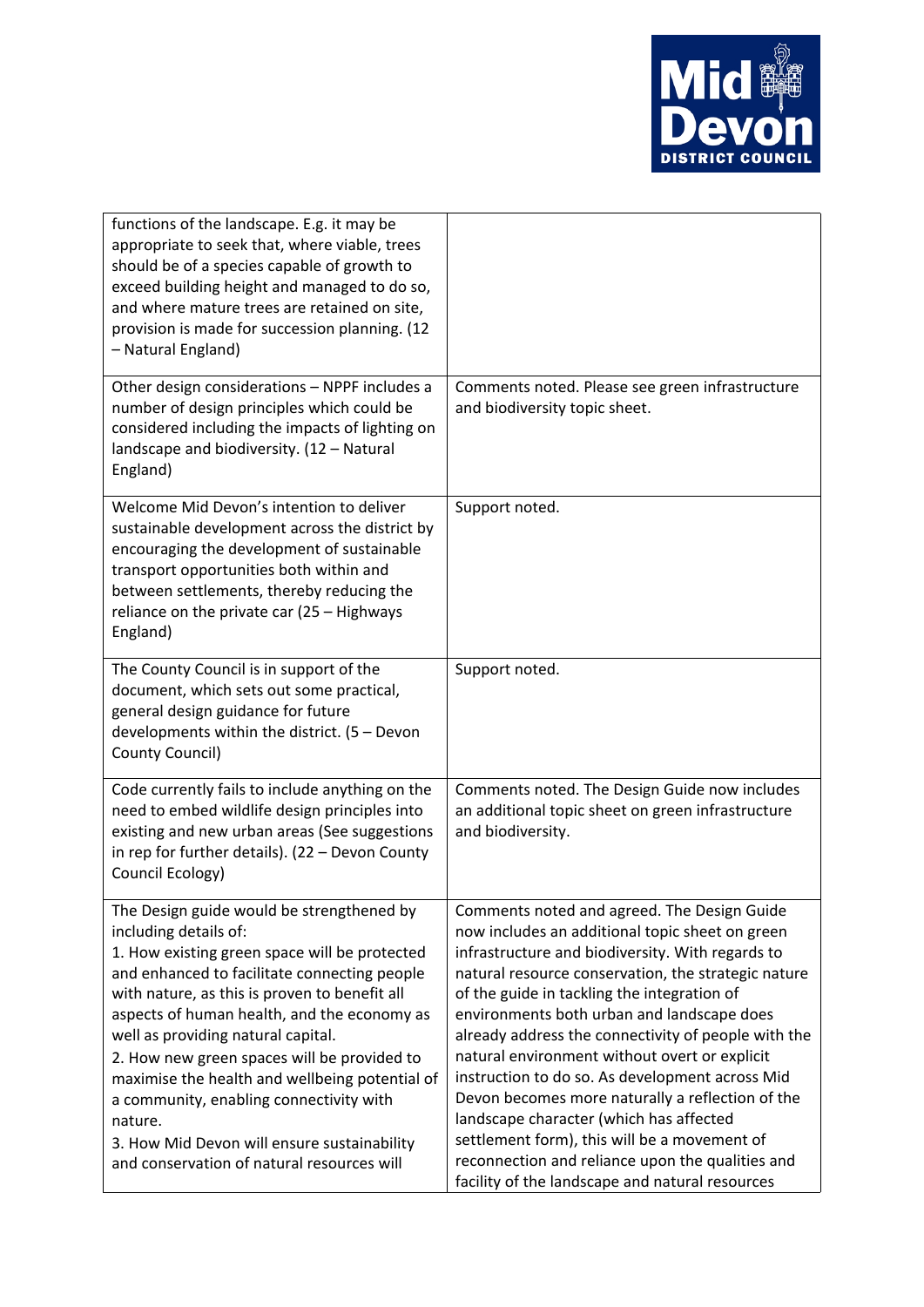

| facilitate the plans to become net zero such as<br>the collection of rainwater, promotion and<br>creation of infrastructure to promote active<br>travel and installation of air source heat<br>pumps to replace boilers.<br>4. How homes and communities will be<br>constructed to promote healthy eating<br>environments<br>(32 - Devon County Council Public Health).                   | which are highlighted as important here.                                                                                                                                                                                                                                                                                                                  |
|-------------------------------------------------------------------------------------------------------------------------------------------------------------------------------------------------------------------------------------------------------------------------------------------------------------------------------------------------------------------------------------------|-----------------------------------------------------------------------------------------------------------------------------------------------------------------------------------------------------------------------------------------------------------------------------------------------------------------------------------------------------------|
| Good and useful document although some of<br>it was written in such a way as to be difficult to<br>read (8 - Willand Parish Council)                                                                                                                                                                                                                                                      | Comments noted. It is recognised that there is a<br>significant volume of material. This is necessary to<br>capture the rich and varied nature of the<br>landscapes and settlements across Mid Devon. The<br>procedural guide provides guidance on how to<br>navigate through the guide and officers would be<br>happy to provide further advice on this. |
| Overall, we think this is a comprehensive guide<br>with a thorough approach that will be helpful<br>to councillors at all levels, and to interested<br>residents as well as assisting prospective<br>developers (14 - Crediton NP Steering Group).                                                                                                                                        | Support noted.                                                                                                                                                                                                                                                                                                                                            |
| Glad to see the first principle behind the guide<br>is to help achieve the aim that MDDC has set<br>itself: to become carbon neutral by 2030.<br>However, we are not clear as to how far that<br>has affected the detail of the guide in<br>promoting energy efficiency and the use of<br>sustainable materials, locally sourced as far as<br>possible (14 - Crediton NP Steering Group). | Comments noted.                                                                                                                                                                                                                                                                                                                                           |
| Parish Council supports the aspiration to being<br>carbon neutral. Suggest the wording in the<br>document might need to be updated to bring<br>it line with other policies adopted by the<br>Council. It was suggested that it falls down on<br>CP1 and CP11. (8 - Willand Parish Council)                                                                                                | Comments noted. The guide has been reviewed<br>again and further opportunities to strengthen links<br>and references have been incorporated.<br>Additional policy measures will be taken forward<br>through the next local plan as many interventions<br>require a change to development plan policy.                                                     |
| Very little reference to the recently published<br>2019 National Design Guide, not even to<br>consider the 10 steps required to meet<br>national planning standards.<br>Very little reference to the NPPF within the                                                                                                                                                                      | Comments noted. It is considered that the 10<br>characteristics are reflected throughout the Design<br>Guide as a whole. However, for clarity the 10<br>characteristics have also been incorporated into<br>Volume 1 (page 4) of the Guide. Similarly, the<br>Design Guide has been prepared having regarding                                             |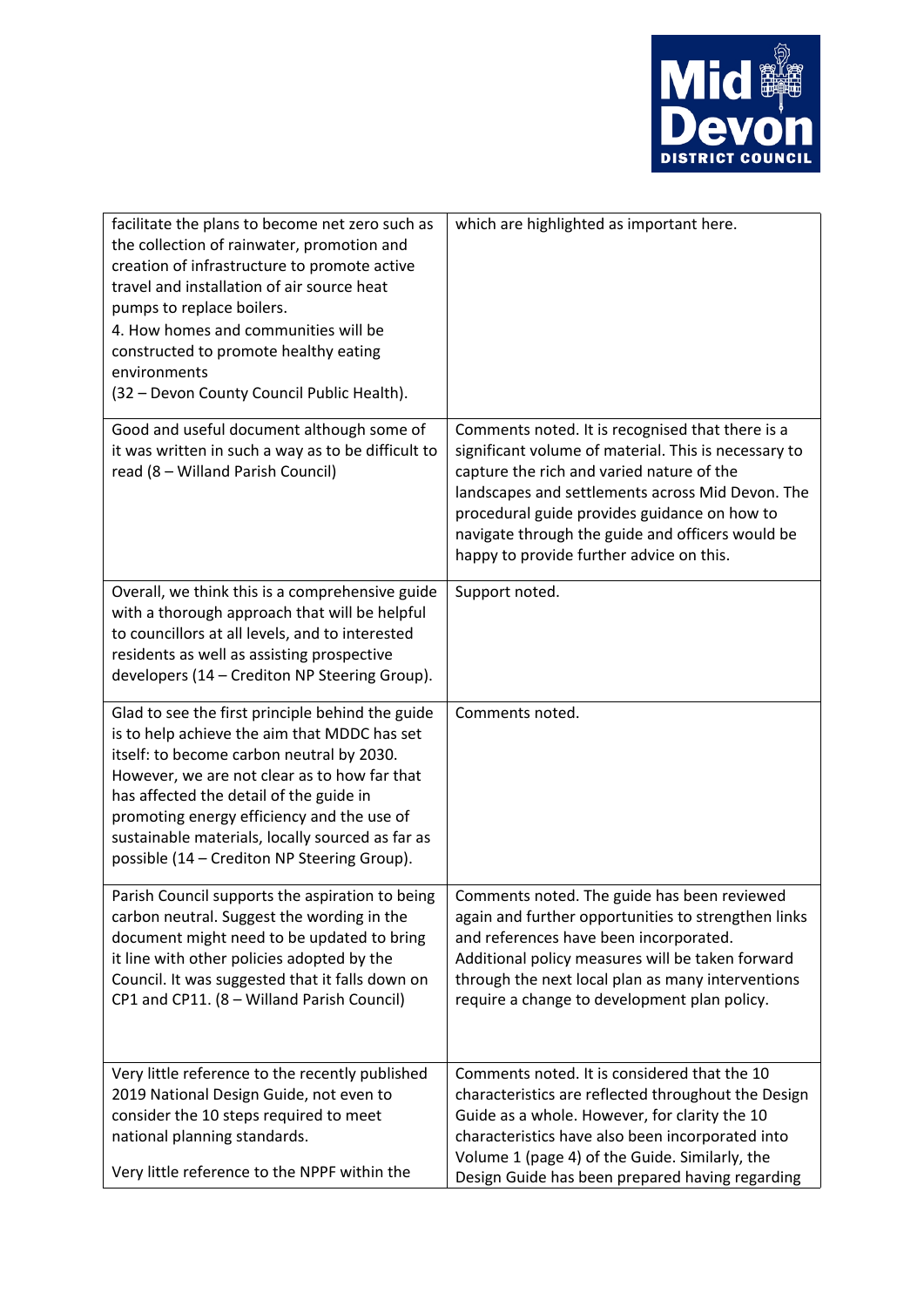

| pages of factual content of all four volumes.<br>(17 - Culmstock Parish Council)                                                                                                                                                                                                                                                                                                                                                                                                                              | to all provisions of national and local policy. It is<br>not considered necessary to duplicate NPPF policy<br>within the guide itself.                                                                                                                                                                                                                                                                                                                                                                                                                                                          |
|---------------------------------------------------------------------------------------------------------------------------------------------------------------------------------------------------------------------------------------------------------------------------------------------------------------------------------------------------------------------------------------------------------------------------------------------------------------------------------------------------------------|-------------------------------------------------------------------------------------------------------------------------------------------------------------------------------------------------------------------------------------------------------------------------------------------------------------------------------------------------------------------------------------------------------------------------------------------------------------------------------------------------------------------------------------------------------------------------------------------------|
| Pictures demonstrated the varied and<br>beautiful vernacular nature of the Mid Devon<br>built-environment, but somehow hesitate to<br>show examples of recent designs which<br>"enhance" the charming character of existing<br>settlements (17 - Culmstock Parish Council).                                                                                                                                                                                                                                   | Not agreed, the guide includes many examples of<br>recent developments which make a positive<br>contribution to the character of existing<br>settlements.                                                                                                                                                                                                                                                                                                                                                                                                                                       |
| Design Guide is premature if it is to have any<br>significant benefit unless it can include any<br>Climate Emergency polices (17 - Culmstock<br>Parish Council).                                                                                                                                                                                                                                                                                                                                              | Not agreed. As a roadmap to net zero carbon<br>emissions emerges with more concrete strategies<br>for the LPAs approach to addressing this, it is these<br>strategies which can then draw upon the Design<br>Guide as the means by which these policies can be<br>implemented.                                                                                                                                                                                                                                                                                                                  |
| Various key principles seem to be missing from<br>the body content of the Design Guide. We<br>suggest that the active parts of the guide<br>should be corrected for the following<br>omissions:<br>Enhancement<br>$\bullet$<br>Renewables<br>٠<br>Insulation<br>$\bullet$<br>Listed buildings<br>٠<br>Nature habitats<br>٠<br>Thatch, chert, cobbles and local materials<br>$\bullet$<br>Neighbouring AONB Design Guide -<br>$\bullet$<br>wrongly listed in "Lower" Culm (d17 -<br>Culmstock Parish Council). | Comments noted. An additional special topic guide<br>has been added to address GI and biodiversity<br>matters. Additional guidance has also been<br>incorporated with regards to the historic<br>environment. Whilst renewables and insulation are<br>important considered, these would necessitate a<br>change to development plan policy and therefore,<br>these matters will be addressed through the next<br>Local Plan review.<br>With regards to the AONB, amended reference<br>now reads: (See also the Blackdown Hills AONB<br>Management Plan 2019-24 and Design Guide for<br>Houses). |
| Design Guide should include the following:<br>Include energy saving audits<br>Greater planning weight should be given<br>$\bullet$<br>to minimise energy<br>EPC ratings should be scrutinised and<br>٠<br>tightened<br>EV charging points should be included on<br>$\bullet$<br>every major development<br>Attach the forthcoming Future Homes<br>٠<br>Standard<br>(17 - Culmstock Parish Council)                                                                                                            | Comments noted. It is recognised that these are<br>important considerations. However, it is not<br>possible to include many of these within<br>supplementary guidance. These are matters for<br>development plan policy and will therefore be<br>addressed as the Council commences its next Local<br>Plan Review.                                                                                                                                                                                                                                                                              |
| The document is particularly thin and there is<br>no recognition in this document that the fact                                                                                                                                                                                                                                                                                                                                                                                                               | Comments noted. It is not agreed that the DG does<br>not recognise that Cullompton is the District focus                                                                                                                                                                                                                                                                                                                                                                                                                                                                                        |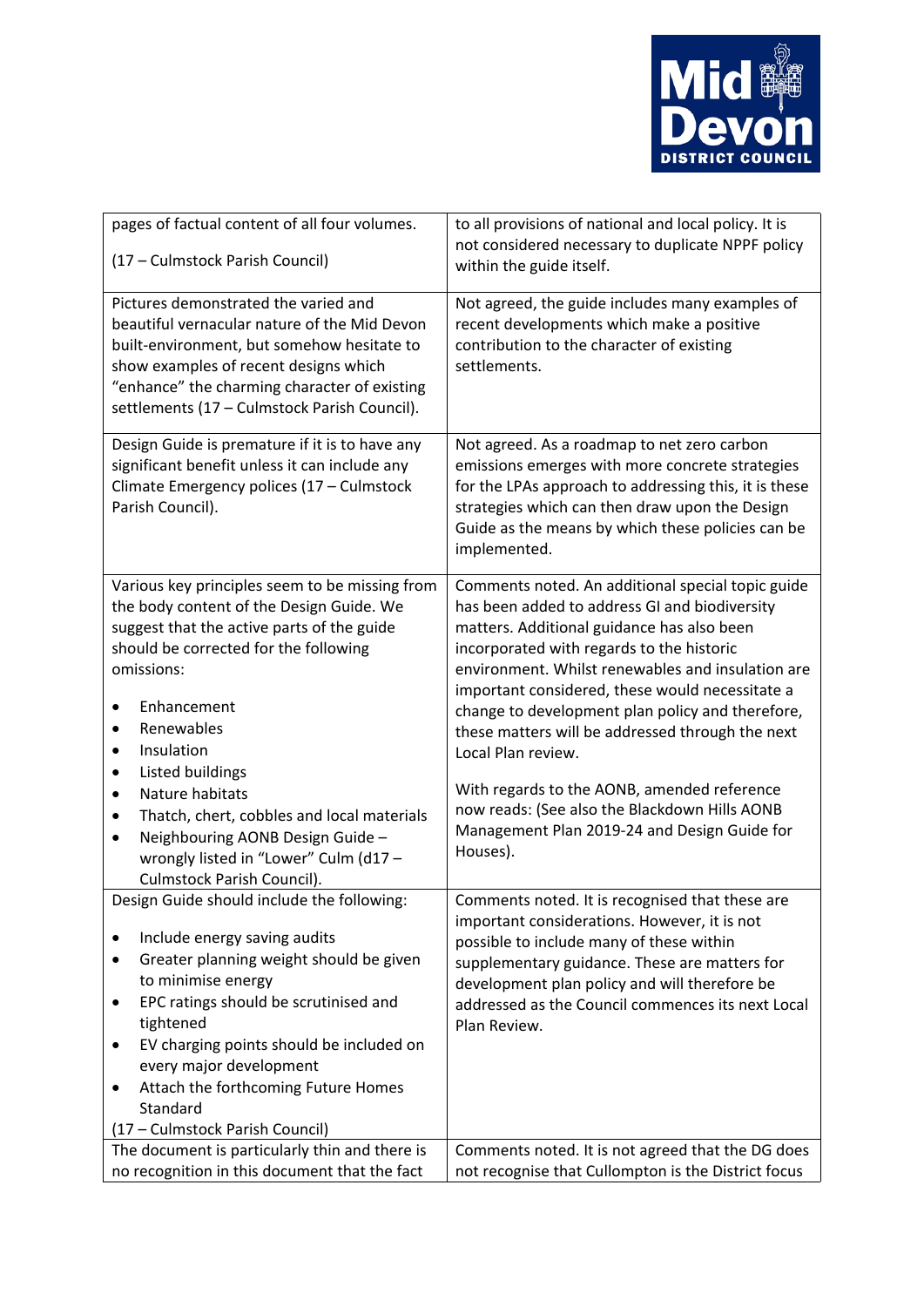

| that Cullompton has become the District focus<br>for development and that the Garden Village<br>Initiative and the need for a Relief Road are<br>not mentioned at all (Late rep - Cullompton<br>Town Council)                                                                                                                                                               | for development and the Garden Village. However,<br>it is difficult to be more comprehensive in relation<br>to the Main Towns and specific proposals such as<br>Culm GV as the DG does not seek to act as a stand-<br>alone masterplanning exercise. Rather, the Guide<br>provides a framework that provides a basis for<br>further attention, in this case, through Cullompton<br>Town Centre Masterplan and Culm GV Masterplan<br>SPD. |
|-----------------------------------------------------------------------------------------------------------------------------------------------------------------------------------------------------------------------------------------------------------------------------------------------------------------------------------------------------------------------------|------------------------------------------------------------------------------------------------------------------------------------------------------------------------------------------------------------------------------------------------------------------------------------------------------------------------------------------------------------------------------------------------------------------------------------------|
| Guide provides excellent advice on factors that<br>generate building form and layout. However,<br>there is little guidance on how development<br>should relate to natural features in more detail<br>- such as ancient and veteran trees and<br>hedges. (See rep for guidance on Veteran and<br>Ancient Trees and Hedgerows and field<br>patterns) (5 - Ancient Tree Forum) | Comments noted. An additional topic sheet<br>covering greed infrastructure and biodiversity has<br>been incorporated which includes reference to<br>how development should relate to natural features<br>including trees of all ages.                                                                                                                                                                                                    |
| Draft design guide makes a lot of references to<br>active design without making a reference to<br>the publication of Active Design. This final<br>version should make reference to the<br>documents that have influenced this guide. (11<br>- Sport England)                                                                                                                | Comments noted. The Active Design Publication<br>has been included within Volume 4 Designing for<br>Health and Wellbeing (page 6).                                                                                                                                                                                                                                                                                                       |
| The Design Guide is very good and<br>comprehensive document but it's more of a<br>technical reference that is not easy to read to<br>a number of readers. Suggest a reformat i.e.<br>split into sections e.g. a single house builder<br>will want different information to that of a<br>volume house builder/master planner. (11 -<br>Sport England)                        | Comments noted. It is recognised that there are a<br>number of technical references. Where possible,<br>plain English has been used throughout the<br>document but in certain cases, it is necessary to<br>refer to specific terms that are relevant to urban<br>design and architectural principles. The Council is<br>currently considering ways in which the contents<br>of the DG can be presented online.                           |
| Final format could be a web based interactive<br>tool rather than a published document/pdf.<br>We would direct you to the Essex Design Guide<br>for format. (11 - Sport England)                                                                                                                                                                                            |                                                                                                                                                                                                                                                                                                                                                                                                                                          |
| Would have wished to have seen more on<br>topics such as space standards, and car parking<br>but would like to register our strong approval<br>and support for this very comprehensive,<br>interested and well-illustrated collection of<br>documents (19 - Tiverton Civic Society).                                                                                        | Support noted. It is recognised that these are<br>important considerations. However, it is not<br>possible to include many of these within<br>supplementary guidance. These are matters for<br>development plan policy and will therefore be<br>addressed as the Council commences its next Local<br>Plan Review.                                                                                                                        |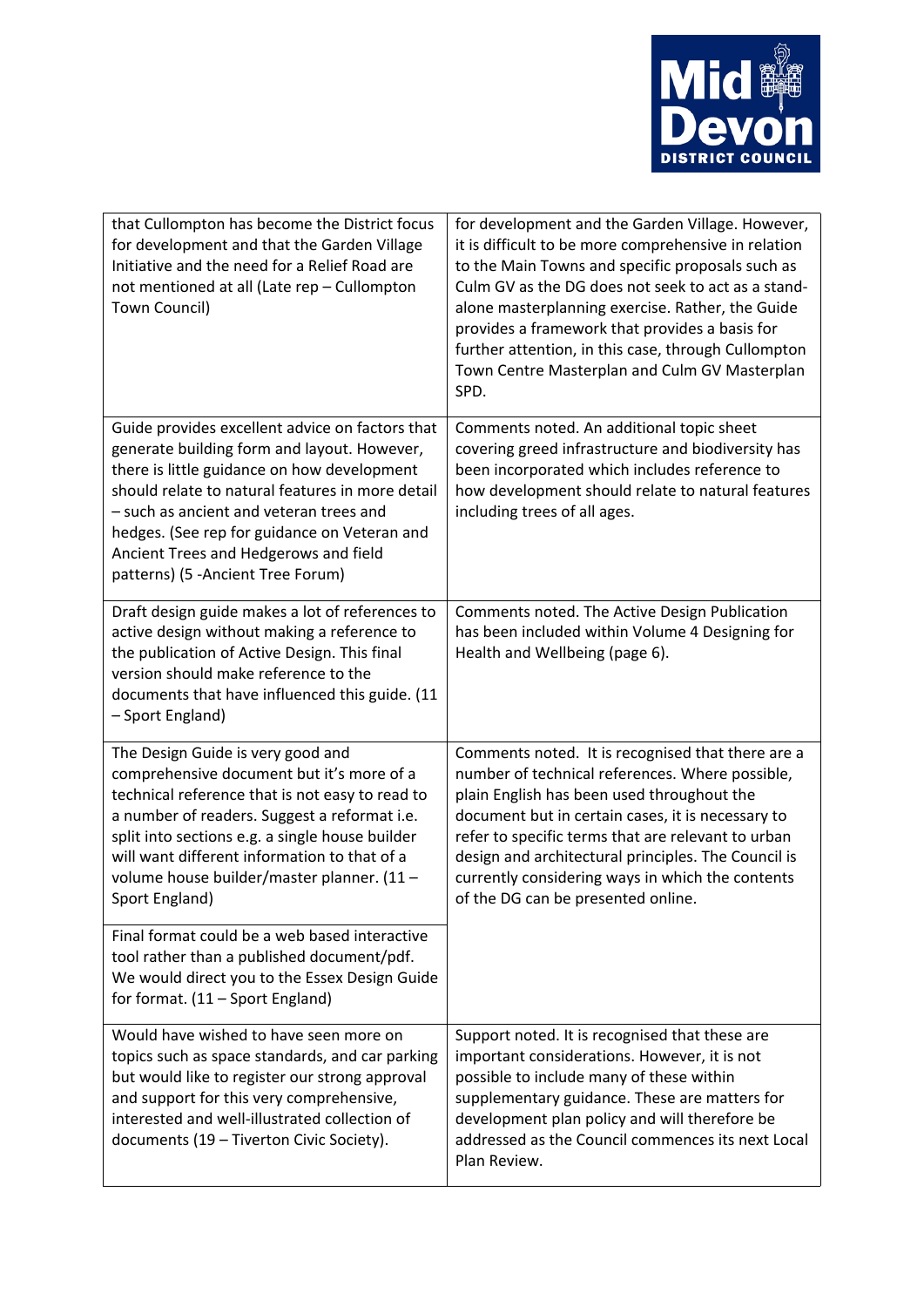

| Multiple typographical/spelling errors (see rep<br>for details) (19 - Tiverton Civic Society) | Comments noted. These have been corrected, as<br>detailed below:                                                     |
|-----------------------------------------------------------------------------------------------|----------------------------------------------------------------------------------------------------------------------|
|                                                                                               | Completed: in Volume 1, 'an'rather than 'and' in<br>column 1; ed DH (Page 9)                                         |
|                                                                                               | No Change (page 5): in Volume 2, 'human's activity<br>in column 2 ed reads 'human activity'                          |
|                                                                                               | Completed: (page 4, not page 5) and 'repsonse' in<br>column 3, page 5;                                               |
|                                                                                               | Completed (page 11, not page 12) 'comitment' in<br>column 2, page 12;                                                |
|                                                                                               | Not found 'constrains' rather than 'constraints' in<br>column 1 (Cullompton).                                        |
|                                                                                               | Not found Words missing, for instance, in the<br>coloured parts at the base of both pages 9 and 10<br>in Volume 1;   |
|                                                                                               | Completed (actually Vol 2). Page 4, column 1,<br>'respond to the climate emergency'                                  |
|                                                                                               | There should be capital letters, and in some cases,<br>new sentences in places e,g.                                  |
|                                                                                               | Completed (Page 13 not 14) 'North Devon' on page<br>14, column 1, in Volume 2;                                       |
|                                                                                               | Completed (Page 10 not 11) 'However' on page<br>11, column 3, Volume 2,                                              |
|                                                                                               | Completed (Page 5 not 6) and column 1 of page 6<br>in Volume 4.                                                      |
|                                                                                               | Disagree (appropriate terminology to express the<br>'exception to' (outside of) main towns or village<br>boundaries: |
|                                                                                               | The words 'outside of' appear frequently, and are<br>unnecessary, for instance,                                      |
|                                                                                               | in Volume 1, page 6, column 3;                                                                                       |
|                                                                                               | in Volume 2, lines 75 and 79;                                                                                        |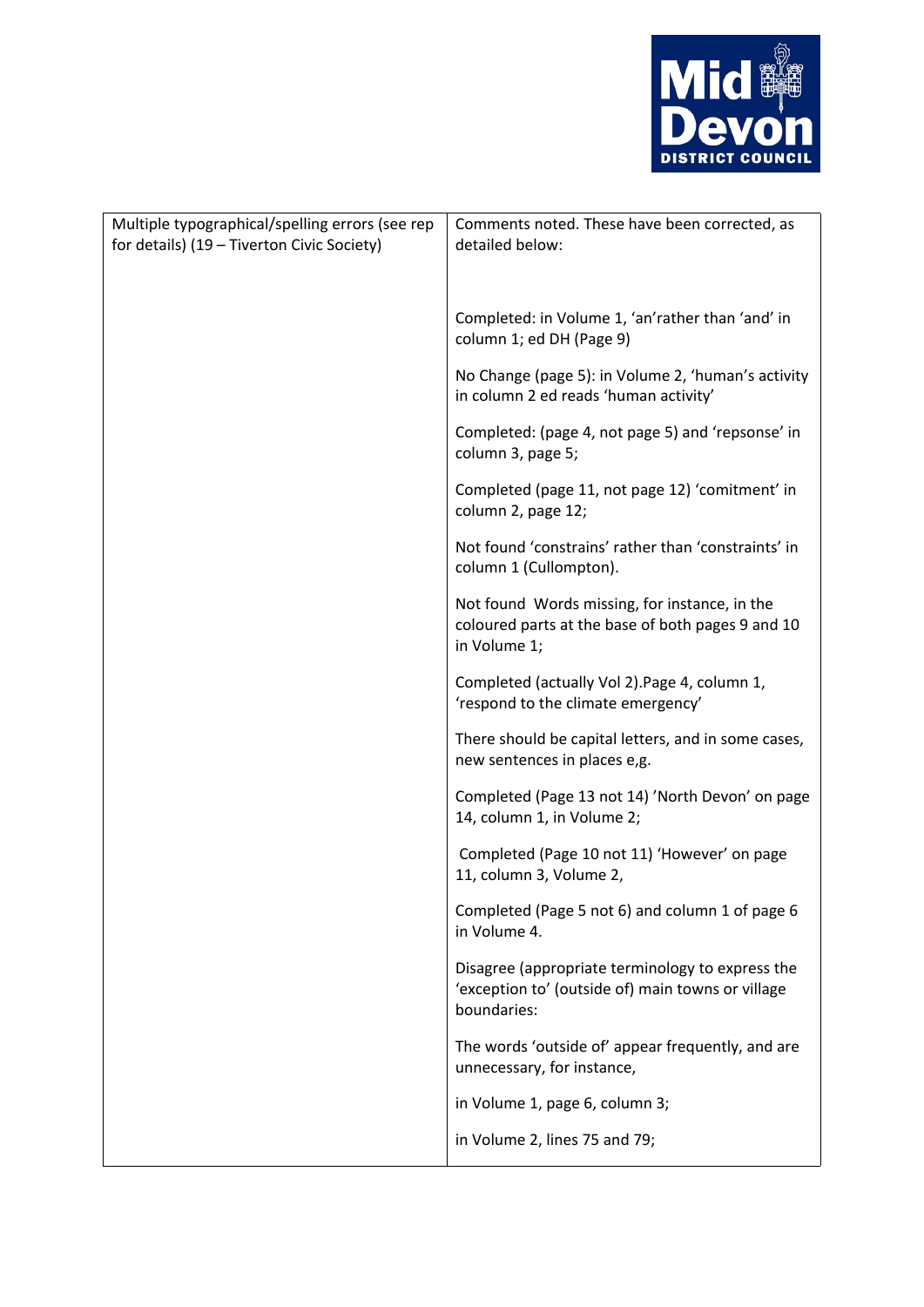

|                                                                                                                                                                                                                                                                                                                                                                            | in Volume 3, pages 3 and 17.                                                                                                                                                                                                                                                                                                                                                                                                                                                                           |
|----------------------------------------------------------------------------------------------------------------------------------------------------------------------------------------------------------------------------------------------------------------------------------------------------------------------------------------------------------------------------|--------------------------------------------------------------------------------------------------------------------------------------------------------------------------------------------------------------------------------------------------------------------------------------------------------------------------------------------------------------------------------------------------------------------------------------------------------------------------------------------------------|
|                                                                                                                                                                                                                                                                                                                                                                            | Enormously lengthy and abstruse sentences, as<br>many as 14 lines long, occur fairly frequently, and,<br>in each case, would read much more clearly if<br>broken down into several separate sections.<br>Examples include examples in<br>Amended: columns 1 and 3 on page 6 of Volume 1,<br>Disagree: and column 2 of page 8 in Volume 4.<br>Amended: The new paragraph on page 27, Volume<br>2, column 3, should not start with 'For instance' (or<br>should this be part of the previous paragraph?) |
| Well-presented set of documents and we<br>support much of its contents. However, we<br>would suggest that there should be mention of<br>Mid Devon's rich archaeological heritage, both<br>as a constraint and as an opportunity. The SPD<br>should also refer to the Devon County Historic<br>Environment Record as a key resource. (23 -<br>Devon Archaeological Society) | Comments noted. Reference to the Devon County<br>Historic Environment Record as a key resource has<br>been incorporated.                                                                                                                                                                                                                                                                                                                                                                               |
| Reference to Modern Methods of<br>Construction, specifically volumetric modular<br>buildings is currently absent from the<br>document despite the District having a Garden<br>Village.<br>(21 - Latis Group Ltd c/o Montagu Evans LLP).                                                                                                                                    | Comments noted. The Council is currently<br>preparing an additional Supplementary Planning<br>Document in relation to Custom and Self Build.<br>This will also include consideration of Modern<br>Methods of Construction.                                                                                                                                                                                                                                                                             |
| The DG gives the impression that it is aimed at<br>very small development parcels, small infills<br>and narrow edge extensions. It is not very<br>clear how the design for bigger sites should be<br>approached (24 - Taylor Wimpey)                                                                                                                                       | This is not a site allocations document and<br>therefore is intended as supplementary to work<br>already in place in those two areas. AS a result it<br>responds to the majority of development and its<br>relative contribution to the settlement. In cases<br>where larger (strategic) development is proposed<br>in policy, policy also requires a more<br>comprehensive masterplanning and design coding<br>in these areas.                                                                        |
| Some parts of the guide are incredibly<br>prescriptive (various diagrams for ways to deal<br>with development in different locations) and it<br>often calls for slavish replication of what is                                                                                                                                                                             | Not agreed. It is not considered that the DG is<br>prescriptive. To the contrary, the Guide is a work<br>of careful interpretation of all baseline, landscape<br>and settlement character, in order to provide a                                                                                                                                                                                                                                                                                       |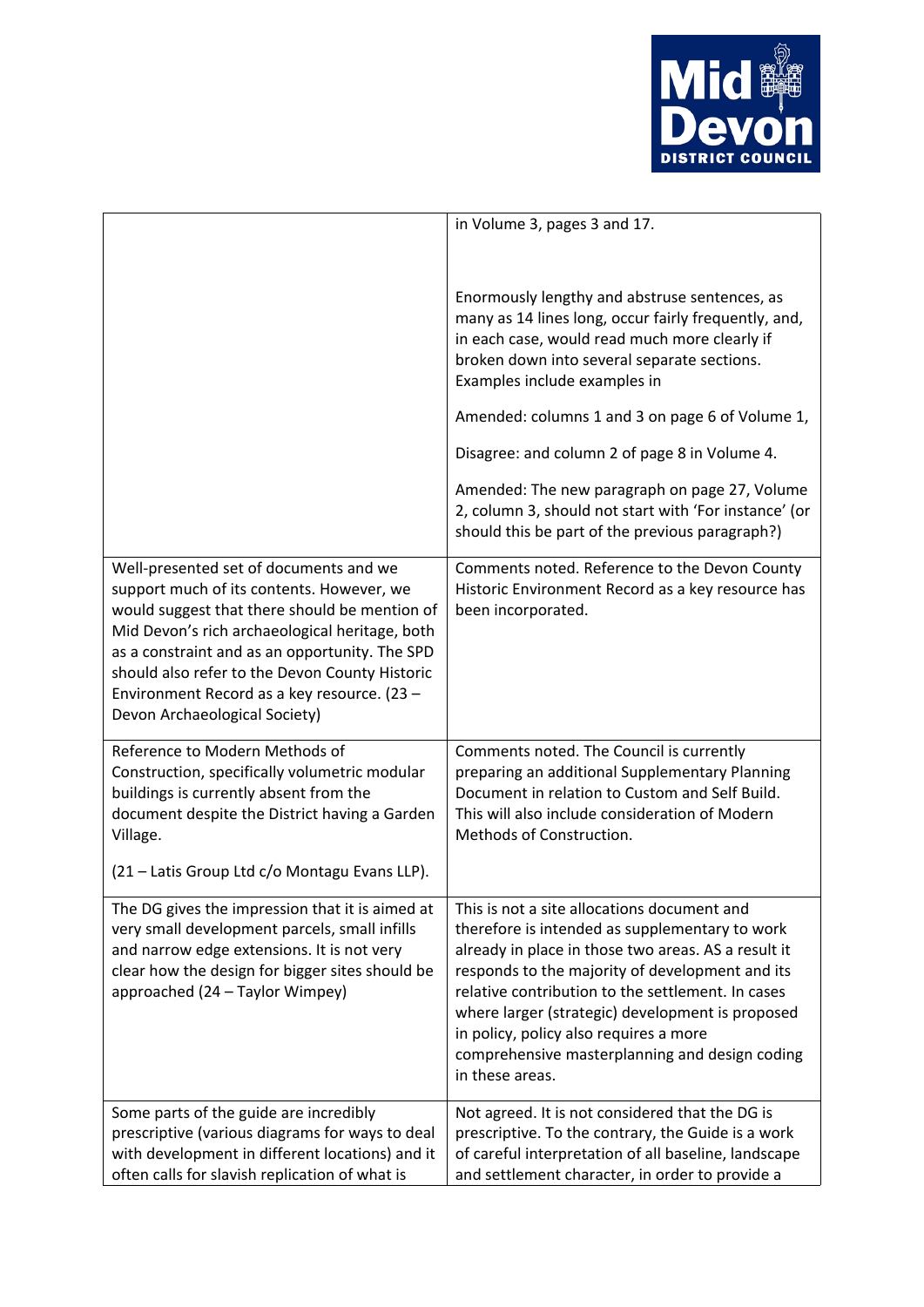

| there (24 - Taylor Wimpey)                                                                                                                                                                                                                                                                                                                                                                                                                          | suitable context for unprescribed design. It<br>encourages an imagination of design and solution<br>building in response to all that is highlighted as the<br>Mid Devon canvas.                                                                                                                                                                                                                                                                                              |
|-----------------------------------------------------------------------------------------------------------------------------------------------------------------------------------------------------------------------------------------------------------------------------------------------------------------------------------------------------------------------------------------------------------------------------------------------------|------------------------------------------------------------------------------------------------------------------------------------------------------------------------------------------------------------------------------------------------------------------------------------------------------------------------------------------------------------------------------------------------------------------------------------------------------------------------------|
| Principles of Crime Prevention through<br>Environmental Design (CPtED) should be<br>incorporated into the design and layout (See<br>rep for detailed suggestions (29 - Devon and<br>Cornwall Police)                                                                                                                                                                                                                                                | Comments noted. The Following text has been<br>incorporated 'For safety and security reasons<br>design of all aspects of development should also<br>take account of Principles of Crime Prevention<br>through Environmental Design (CPtED) and<br>engagement with the Police Architectural Liaison<br>Officer is recommended'.                                                                                                                                               |
| Design should be leveraged entirely as a<br>response to climate change; solar passive<br>design, Brise Soleil, lots of onsite renewables,<br>lots of on-site biodiversity. Materials chosen<br>on the basis of their capital and operational<br>carbon cost, and we should accept that the<br>resulting design (that accommodates these<br>features & materials) as the new norm. (1 -<br>Individual)                                               | Comments noted. It is recognised that these are<br>important considerations. However, it is not<br>possible to include many of these within<br>supplementary guidance. These are matters for<br>development plan policy and will therefore be<br>addressed as the Council commences its next Local<br>Plan Review. However the guide does incorporate<br>the climate emergency as a central theme and<br>provides a basis upon which other strategies can<br>be implemented. |
| Wherever possible all new buildings should<br>have solar panels built in as part of the original<br>structure to contribute to atmospheric carbon<br>reduction. Rain water collected on roofs etc.<br>should be directed into soakaways rather than<br>the drains to reduce run off causing flooding<br>and maintain the water table. Maximum<br>amount of thermal insulation should be<br>installed to enhance heat retention. (2 -<br>Individual) | Comments noted. Please see above response.                                                                                                                                                                                                                                                                                                                                                                                                                                   |
| Over development of housing should be<br>allowed to swamp local facilities from roads to<br>hospital schools and shops (2 -Individual).                                                                                                                                                                                                                                                                                                             | Comments noted. The quantum and distribution of<br>development, as well as infrastructure provision<br>are matters for local plan policy.                                                                                                                                                                                                                                                                                                                                    |
| Guide makes reference to policy CP1<br>"supporting through design the commitment<br>to creating a zero carbon district by 2030".<br>However the guide contains little information<br>on how this is to be achieved through the<br>planning process. (3 - Individual)                                                                                                                                                                                | Comments noted. The guide has been reviewed<br>again and further opportunities to strengthen links<br>and references have been incorporated.<br>Additional policy measures will be taken forward<br>through the next local plan as many interventions<br>require a change to development plan policy.                                                                                                                                                                        |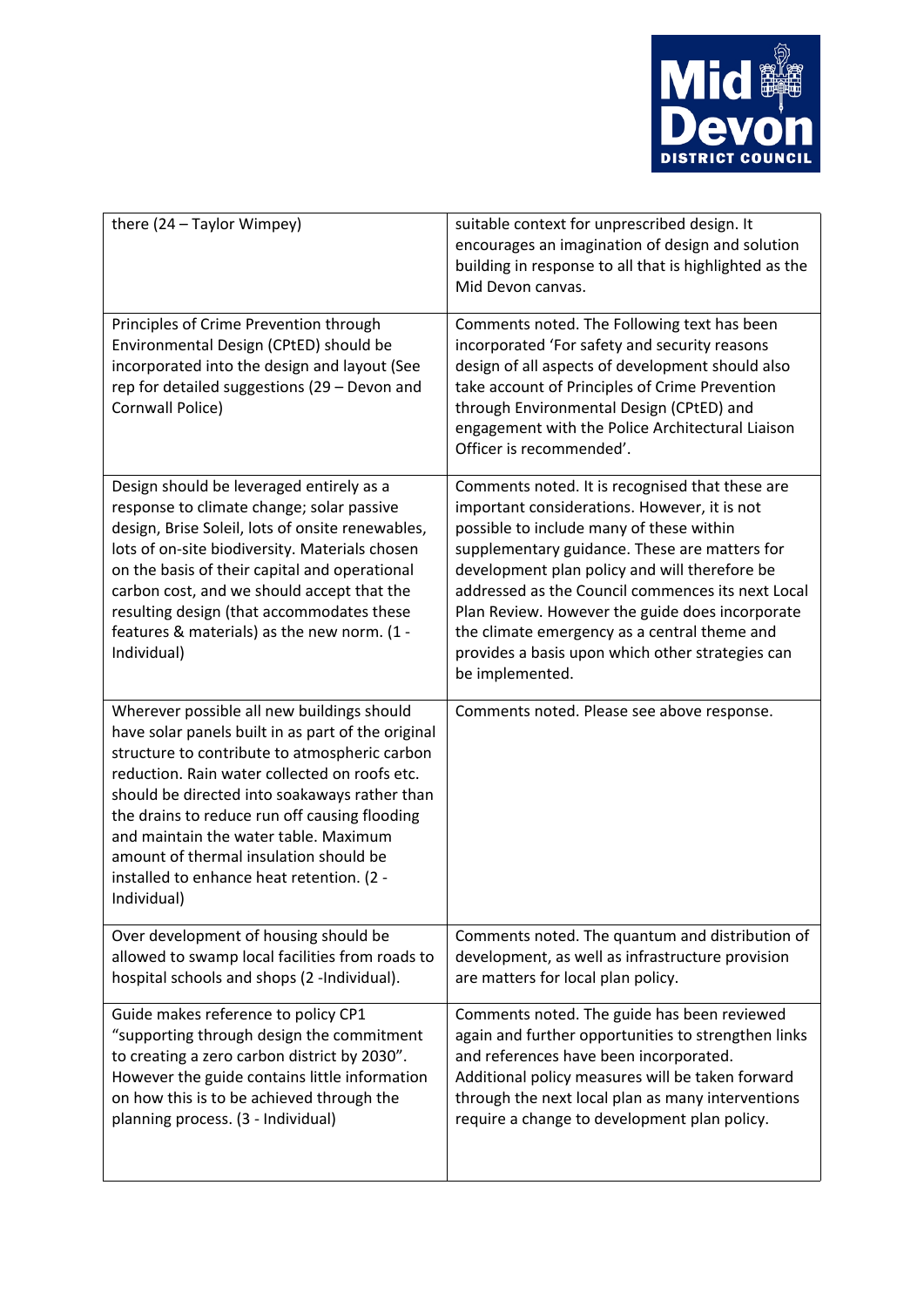

| The guide fails to mention the upcoming<br>requirement for the Environment Bill for a net<br>gain of 10% in biodiversity (3 - Individual)                                                                                                                                                                                                                                                              | Comments noted. An additional special topic sheet<br>has been incorporated with guidance on<br>biodiversity net gain.                                                                                                                                                                                                                   |
|--------------------------------------------------------------------------------------------------------------------------------------------------------------------------------------------------------------------------------------------------------------------------------------------------------------------------------------------------------------------------------------------------------|-----------------------------------------------------------------------------------------------------------------------------------------------------------------------------------------------------------------------------------------------------------------------------------------------------------------------------------------|
| Did not find the document easy to read.<br>Several typos/missed/unnecessary words. (4 -<br>Individual)                                                                                                                                                                                                                                                                                                 | Comments noted. A number of typos/missed<br>words etc. have been identified during the course<br>of the consultation. These have been corrected for<br>the adoption version.                                                                                                                                                            |
| Planning has concentrated on the theoretical<br>desire to reduce the use of motor vehicles by<br>limiting the "Off Road" parking opportunities<br>for the new residents. The outcome has been<br>that the new residents have not responded<br>this influence. The result being that "On road"<br>parking, particularly in out of work hours, is<br>reaching hazardous proportions. (7 -<br>Individual) | This is a Local Plan policy matter and does not fall<br>within the scope of the Design Guide. The Council's<br>Parking Supplementary Planning document<br>provides guidance on the design of residential and<br>commercial parking provision. This will be updated<br>in due course following the adoption of the Local<br>Plan Review. |
| Large commercial premises and large<br>agricultural buildings are developed without<br>panels. Why is it not a stipulation that, if the<br>commercial building is suitable aligned, it<br>should be fitted with solar panels. (7 -<br>Individual)                                                                                                                                                      | Comments noted. A requirement for commercial<br>buildings to be fitted with solar panels is a<br>development plan policy matter and therefore, will<br>be considered as part for the next Local Plan<br>Review.                                                                                                                         |
| Important to ensure the highest design<br>standards in any new developments e.g.<br>installation of renewables, high spec<br>insulation. It is also important to enable<br>electric cars, public transport, cycling and<br>walking (16 - Individual).                                                                                                                                                  | Agreed, comments noted.                                                                                                                                                                                                                                                                                                                 |
| Photograph 9 on page 23 is wrongly captioned.<br>This is the public highway. (26 - Individual).                                                                                                                                                                                                                                                                                                        | Comments noted. This has been corrected.                                                                                                                                                                                                                                                                                                |
| Comments regarding the development of<br>Silverhaye Farm. Opportunity for a sensitive<br>and attractive new holding. The opportunity<br>was missed (27- Individual).                                                                                                                                                                                                                                   | This is a planning application matter. No change<br>required.                                                                                                                                                                                                                                                                           |
| All housing developments should include the<br>provision of adequate public open space(not<br>just small play parks), including playing fields<br>(28 - Cllr Wilce)                                                                                                                                                                                                                                    | Comments noted. An additional topic guide has<br>been incorporated to provide guidance on green<br>infrastructure. Quantitative standards for public<br>open space are set out in Policy S5 of the adopted<br>Local Plan.                                                                                                               |
| DG does not address the visual impact of solar                                                                                                                                                                                                                                                                                                                                                         | Comments noted. The installation of solar panels                                                                                                                                                                                                                                                                                        |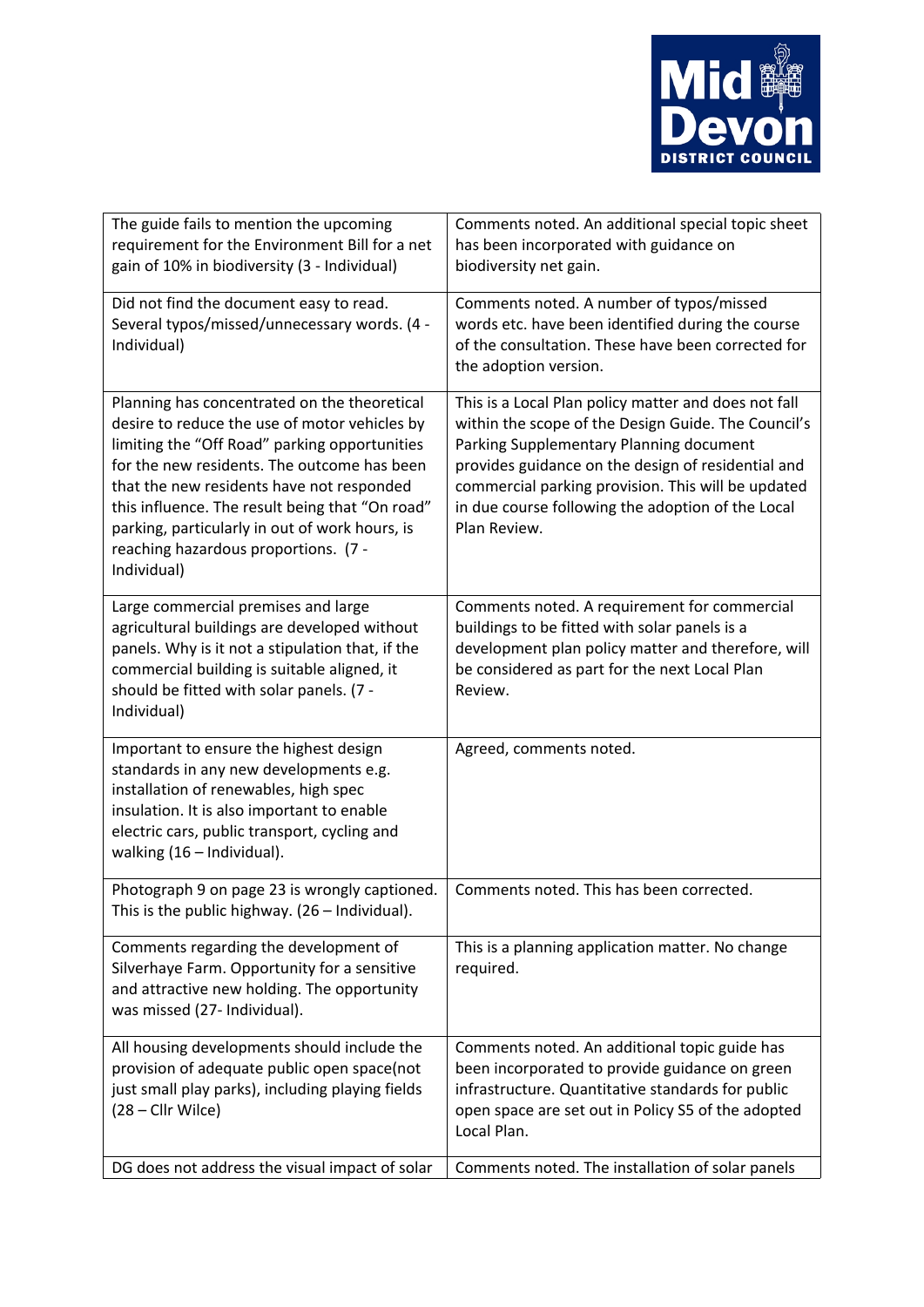

| panels on our roofs, insulation or wind power<br>(30 - Individual)                                                                                                                                                                                                                                                                                                                                                                               | and equipment on residential buildings and land is<br>generally permitted development (subject to<br>certain limits and conditions) with no need to<br>apply to the Local Planning Authority for planning<br>permission.                                                                                                                                                                                                                                                                                 |
|--------------------------------------------------------------------------------------------------------------------------------------------------------------------------------------------------------------------------------------------------------------------------------------------------------------------------------------------------------------------------------------------------------------------------------------------------|----------------------------------------------------------------------------------------------------------------------------------------------------------------------------------------------------------------------------------------------------------------------------------------------------------------------------------------------------------------------------------------------------------------------------------------------------------------------------------------------------------|
| Social engineering involved in limiting of<br>individual parking has backfired and a better<br>solution may be for developers to provide<br>additional off road parking, either per<br>household or on separate land within the<br>proposed development (34 - Individual)                                                                                                                                                                        | Comments noted. The Council's policies on parking<br>are set out within Policy DM5 of the Local Plan<br>Review as well as the adopted Parking SPD.                                                                                                                                                                                                                                                                                                                                                       |
| Why is it not a stipulation that, if the<br>commercial building is suitably aligned, it<br>should be fitted with Solar Panels? (34 -<br>Individual)                                                                                                                                                                                                                                                                                              | Comments noted. A requirement for commercial<br>buildings to be fitted with solar panels is a<br>development plan policy matter and therefore, will<br>be considered as part for the next Local Plan<br>Review.                                                                                                                                                                                                                                                                                          |
| Landscape eroded by numerous planning<br>consents (35 - Individual)                                                                                                                                                                                                                                                                                                                                                                              | Comments noted.                                                                                                                                                                                                                                                                                                                                                                                                                                                                                          |
| More emphasis required on maintaining the<br>patchwork of villages, which is such an<br>attractive feature of the Mid Devon<br>countryside. As new estates (both residential<br>and industrial) proliferate, I see a real danger<br>of village boundaries extending to the point<br>where there will be clear separation between<br>the villages. For a county whose, countryside is<br>one of its main attractions, this would be a<br>tragedy. | Comments noted. It is considered that successful<br>application of the Design Guide will achieve these<br>aspirations. The DG seeks to highlight the various<br>successful conditions throughout the district which<br>can be drawn upon in the variety of different<br>locations (site situations). The DG actively avoids<br>prejudicing particular typologies however where<br>these demonstrate how they achieve various<br>design principles then the use of different<br>typologies is acceptable. |
| <b>Volume 1: Procedural Guidance</b>                                                                                                                                                                                                                                                                                                                                                                                                             |                                                                                                                                                                                                                                                                                                                                                                                                                                                                                                          |
| CP3: principle should be amended (or a new<br>core principle introduced) to include reference<br>to the conservation and enhancement of the<br>historic environment, heritage assets, their<br>settings and wider historic landscapes and/or<br>townscapes (9 - Historic England)                                                                                                                                                                | Comments noted. An amendment to CP2 has been<br>incorporated to read 'Identifying and facilitating<br>local distinctiveness, including conservation and<br>enhancement of the historic environment, heritage<br>assets, their settings and wider historic landscapes<br>and/or townscapes as part of an integrated<br>approach to design'.                                                                                                                                                               |
| Background Page 6 - Should include an<br>explanation of landscape, settlement form,<br>character and distinctiveness in relation to the<br>historic environment, heritage assets, their<br>settings and wider historic landscapes and/or                                                                                                                                                                                                         | Comments noted. Additional text has been<br>incorporated as follows 'At the same time design<br>can contribute to the conservation, enhancement<br>and enjoyment of historic environments,                                                                                                                                                                                                                                                                                                               |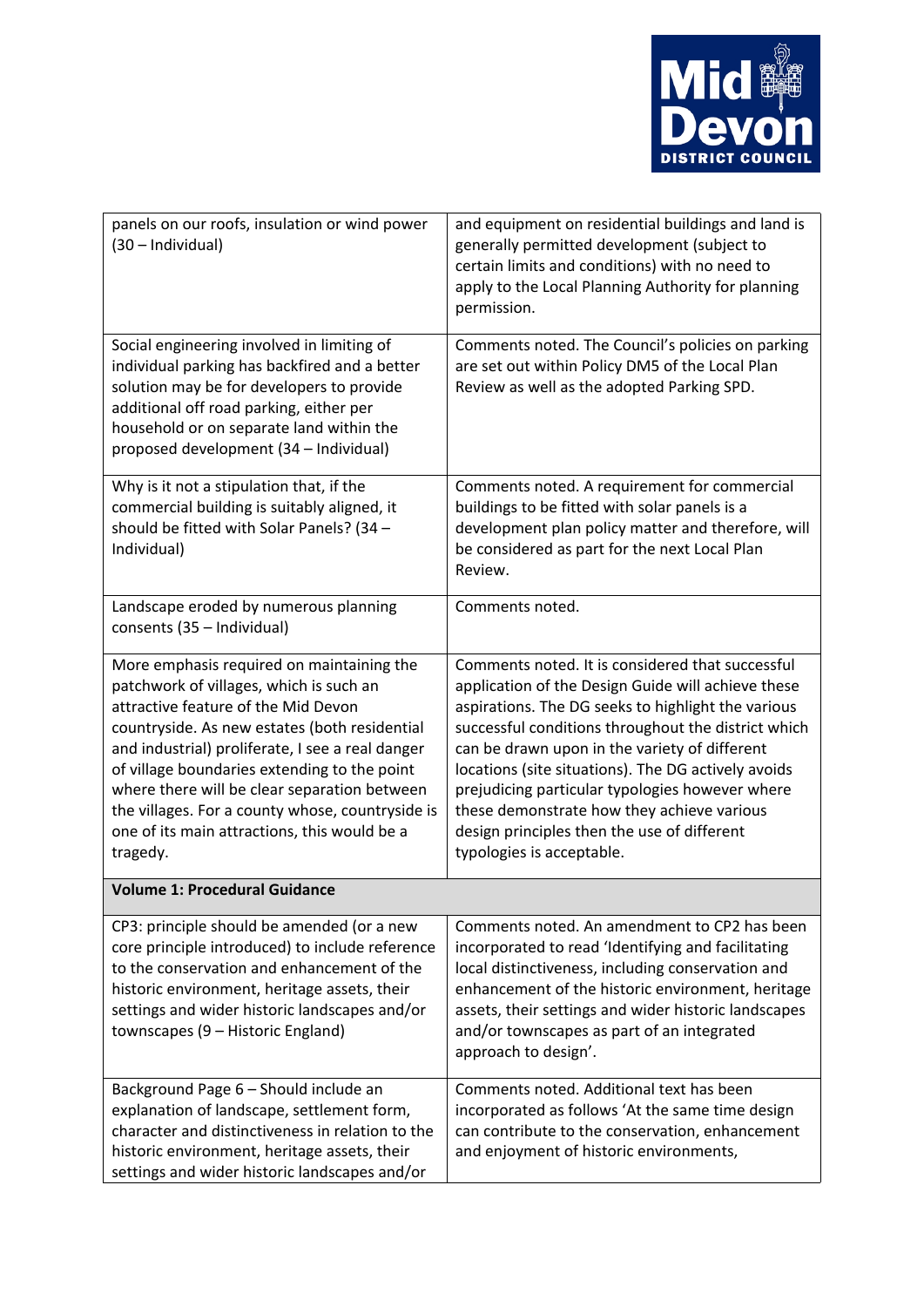

| townscapes and how the Design Guide will<br>contribute to their conservation, enhancement<br>and enjoyment. (9 - Historic England)                                                                                                                                                                                                                                                 | landscapes and heritage assets'.                                                                                                                                                                                                                                                                                                                                                                                                               |
|------------------------------------------------------------------------------------------------------------------------------------------------------------------------------------------------------------------------------------------------------------------------------------------------------------------------------------------------------------------------------------|------------------------------------------------------------------------------------------------------------------------------------------------------------------------------------------------------------------------------------------------------------------------------------------------------------------------------------------------------------------------------------------------------------------------------------------------|
| References Page 7 - Should reference the<br>conservation area character appraisals and<br>management plans with links to them on the<br>Council's website. Links can also be provided<br>to key Historic England advice e.g. Managing<br>Changes to Heritage Assets (2016) and The<br>Setting of Heritage Assets (2017). (9 - Historic<br>England)                                 | Comments noted. The DG now includes references<br>to the Conservation Area appraisals and<br>management plans under evidence base. A<br>reference to the suite of guidance documents has<br>been incorporated under 'Other Publications'.                                                                                                                                                                                                      |
| Site and Context Appraisal (Page 9) - The<br>reference to the potential need for<br>conservation area assessment and heritage<br>appraisals in historic environments should be<br>clarified to provide a better indication of when<br>these might be required for designated<br>heritage assets, e.g. assets on the local<br>heritage assets register and archaeological<br>sites. | Comments noted. Several references to the<br>historic environment have been incorporated<br>throughout the guide. However, it is not<br>considered necessary to explain the relationship<br>between different studies. The requirements<br>referred to within the representation will apply<br>irrespective of whether the Design Guide<br>references them and therefore it is unnecessary to<br>duplicate policy and guidance from elsewhere. |
| The Council's local validation check list refers<br>to 'heritage statements' as opposed to<br>conservation area assessment and heritage<br>appraisals and it would be helpful if the<br>language matched.                                                                                                                                                                          |                                                                                                                                                                                                                                                                                                                                                                                                                                                |
| There should also be an explanation of the<br>relationship between heritage<br>statements/desk based assessment, and<br>design and access statements. $(9 - Historic)$<br>England)                                                                                                                                                                                                 |                                                                                                                                                                                                                                                                                                                                                                                                                                                |
| Review of planning policy (page 9 - This should<br>also refer to conservation area character<br>appraisals and management plans with links to<br>them on the Council's website. What is the<br>relationship with other guides e.g. windows<br>and doors, and roofs and chimneys? $(9 -$<br>Historic England)                                                                       | Completed with following text: 'Refer also to<br><b>Conservation Area Appraisals and Management</b><br>Plans where they are in place (these have also<br>contributed to the formation of this guide and<br>other Local Plan policy.'                                                                                                                                                                                                           |
| The SPD section on design process should refer<br>to making use of the Devon Historic<br>Environment Record (HER) (18 - DCC Historic<br>Environment).                                                                                                                                                                                                                              | Completed: included as above.                                                                                                                                                                                                                                                                                                                                                                                                                  |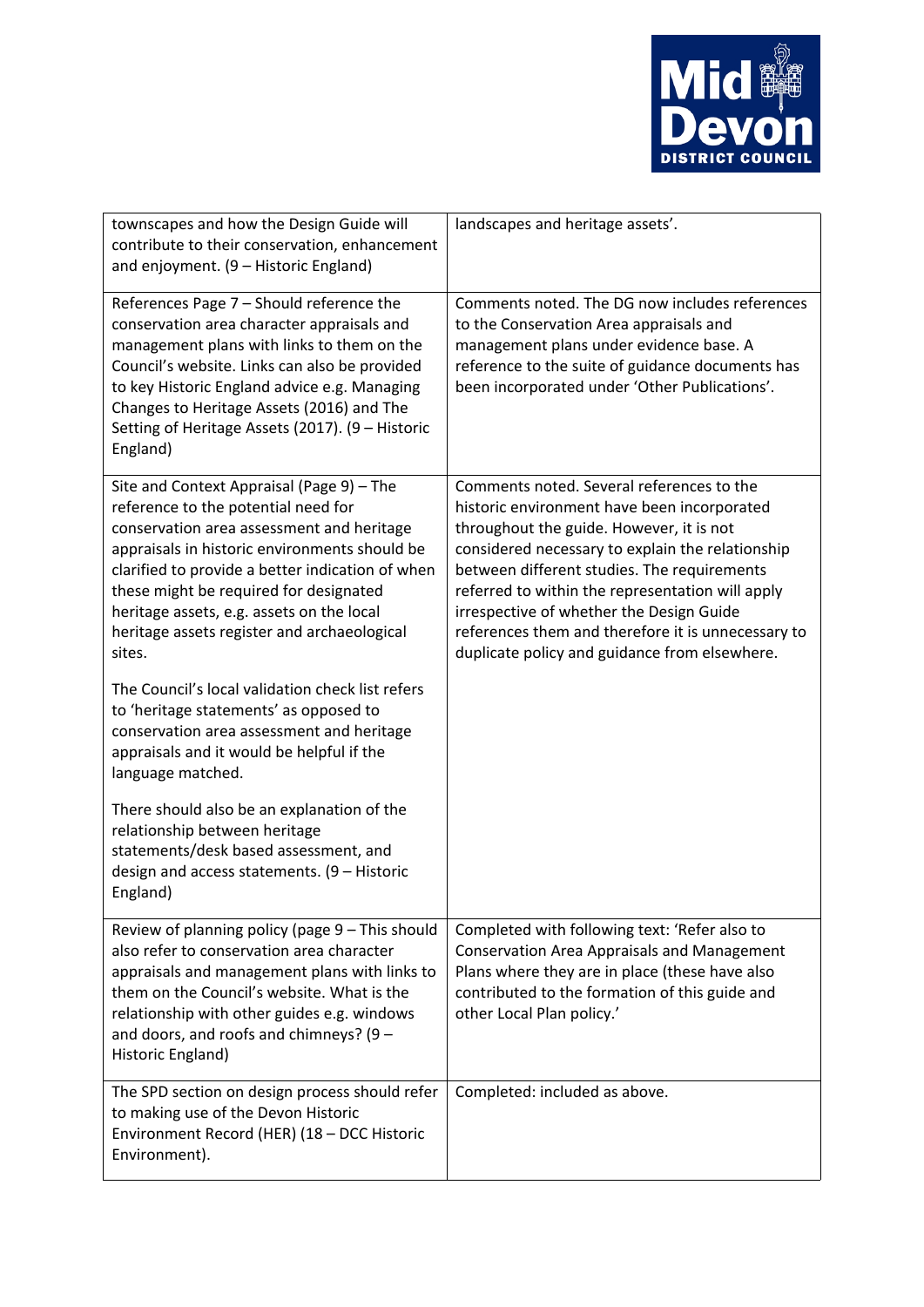

| Page 7 - Under "Other publications" we<br>suggest referencing something that specifically<br>advises about environment/creating<br>biodiversity and preserving existing trees of<br>value and hedgerows (14 - Crediton NP<br>Steering Group).                              | Completed: included MDDC Green Infrastructure<br>Assessment (2013) in Evidence Base list and added<br>policy ref to Topic Paper (Vol4) to DM26: 'Mid<br>Devon has prepared a Green Infrastructure<br>Assessment (2013) in support of the Local Plan<br>Review process which identifies green<br>infrastructure as a key part of all development<br>policy areas with the addition of policy DM26<br>which outlines the types of contributing elements<br>to a green infrastructure strategy and the wide<br>benefits these can bring.'          |
|----------------------------------------------------------------------------------------------------------------------------------------------------------------------------------------------------------------------------------------------------------------------------|-------------------------------------------------------------------------------------------------------------------------------------------------------------------------------------------------------------------------------------------------------------------------------------------------------------------------------------------------------------------------------------------------------------------------------------------------------------------------------------------------------------------------------------------------|
| Design guidance would benefit from citing<br>'good practice' precedents of how<br>contemporary and traditional schemes may<br>have successfully interpreted the local<br>character. This would be of greater relevance<br>to our client (13 - Barratt Homes c/o Origin 3). | Not agreed, the guide includes many examples of<br>recent developments which make a positive<br>contribution to the character of existing<br>settlements. The guide provides the framework by<br>which applicants are able to demonstrate how<br>their proposals can make positive contributions to<br>the character of existing settlements. Providing<br>more specific examples would reduce the<br>innovation and individual interpretation for each<br>applicant and the guide is not intended to stifle<br>design imagination in this way. |
| To future proof the DG and give it longevity,<br>design principles for new settlements, as<br>potentially could be delivered at J27 could be<br>included. (13 - Barratt Homes c/o Origin 3).                                                                               | Comments noted. DG does enable consideration of<br>new settlements but also recognising that<br>developments of this scale will be subject to a<br>detailed 2 stage masterplanning process and a<br>separate design guide.                                                                                                                                                                                                                                                                                                                      |
| Early engagement is welcomed. We encourage<br>the DG to go further and look to influence<br>sites, such as J27 as the promotional stage,<br>before even getting to pre-application (13 -<br>Barratt Homes c/o Origin 3).                                                   | Comments noted. This is beyond the scope of the<br>Design Guide and is a matter for local plan policy.                                                                                                                                                                                                                                                                                                                                                                                                                                          |
| Commitment to zero carbon by 2030 needs to<br>appreciate viability considerations to ensure<br>deliverability in regards to other planning gain<br>(13 - Barratt Homes c/o Origin 3).                                                                                      | Comments noted. Policy requirements in relation<br>to net zero carbon as well as viability evidence will<br>be considered as part of the next local plan review.                                                                                                                                                                                                                                                                                                                                                                                |
| DG appears to miss that larger scale<br>developments (new settlements) provide the<br>opportunity to address site wide<br>considerations for sustainable development<br>(13 - Barratt Homes c/o Origin 3).                                                                 | Not agreed. It is not for the SPD to make strategic<br>suggestions on the strategy for addressing<br>sustainability of settlements, or the developments<br>strategy for the district.                                                                                                                                                                                                                                                                                                                                                           |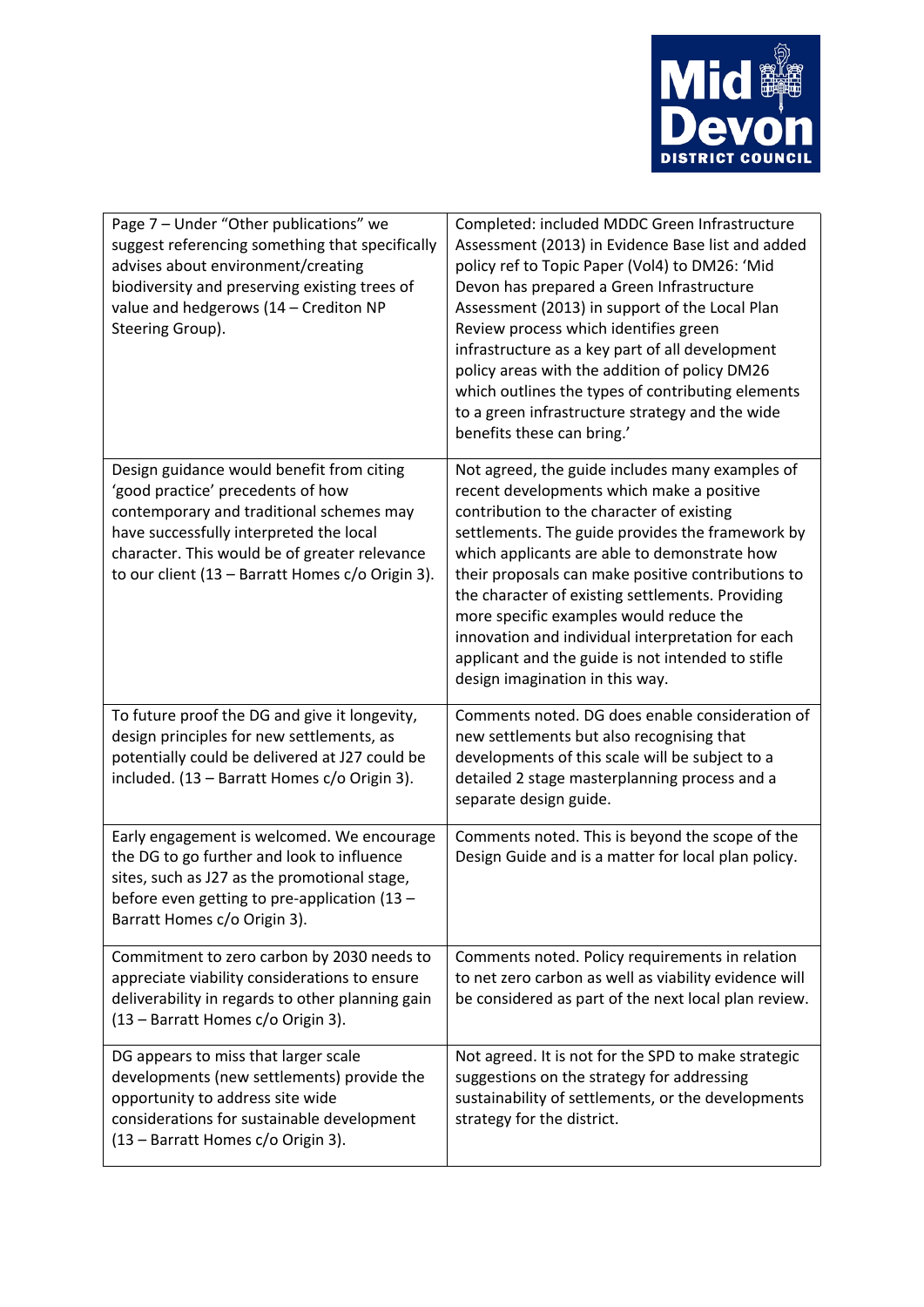

| Number of references have been archived by<br>Government including "By Design - towards<br>better practice" and "Building for Life 12<br>(2012)''<br>Reference should be replaced with National<br>Design Guide and the latest version of BfL.<br>(20 - Redrow Homes c/o Walsingham<br>Planning) | Completed: deleted By Design; updated BfL to read<br>'5th Edition (2018)'. National Design Guide already<br>included.                                                                                                                             |
|--------------------------------------------------------------------------------------------------------------------------------------------------------------------------------------------------------------------------------------------------------------------------------------------------|---------------------------------------------------------------------------------------------------------------------------------------------------------------------------------------------------------------------------------------------------|
| Approach for all new development to be<br>shaped by historic settlement patterns is not<br>realistic or appropriate for the delivery of<br>balanced, modern, viable communities.<br>(20 - Redrow Homes c/o Walsingham<br>Planning)                                                               | Not agreed. The Design Guide demonstrates how<br>the historic environment, landscape and the<br>influences it has, and continues to exert on<br>settlement form across the district can be used as<br>the basis of the design of new development. |
| Foreword - Design Guide does not mention<br>the NPPF and the brownfield first<br>planning/building objective (31 - CPRE Devon).                                                                                                                                                                  | Comments noted. The DG has been prepared with<br>strong regard to national and local planning policy.<br>It is not considered necessary to duplicate these<br>provisions within the guide itself.                                                 |
| Background - Suggest addition to Paragraph<br>4"It should allow for the adaptability of<br>physical space as designated in the Local Plan<br>2013-2033 and as far as possible not prohibit<br>the adoption of future technologies $(31 - \text{CPRE})$<br>Devon).                                | Not agreed. The suggested reference is<br>unnecessary.                                                                                                                                                                                            |
| Understanding the district - Suggest adding<br>"Mid Devon has a diverse landscape ranging<br>from high plateau, wide spread farmland, to<br>steep valley incisions." (31 - CPRE Devon).                                                                                                          | Comments noted. This suggestion has been<br>incorporated.                                                                                                                                                                                         |
| The Design Process - Suggest to add<br>"Conservation Area assessments and Heritage<br>appraisals will be required in many historic<br>environments"                                                                                                                                              | Comments noted. The suggestion has been<br>incorporated.                                                                                                                                                                                          |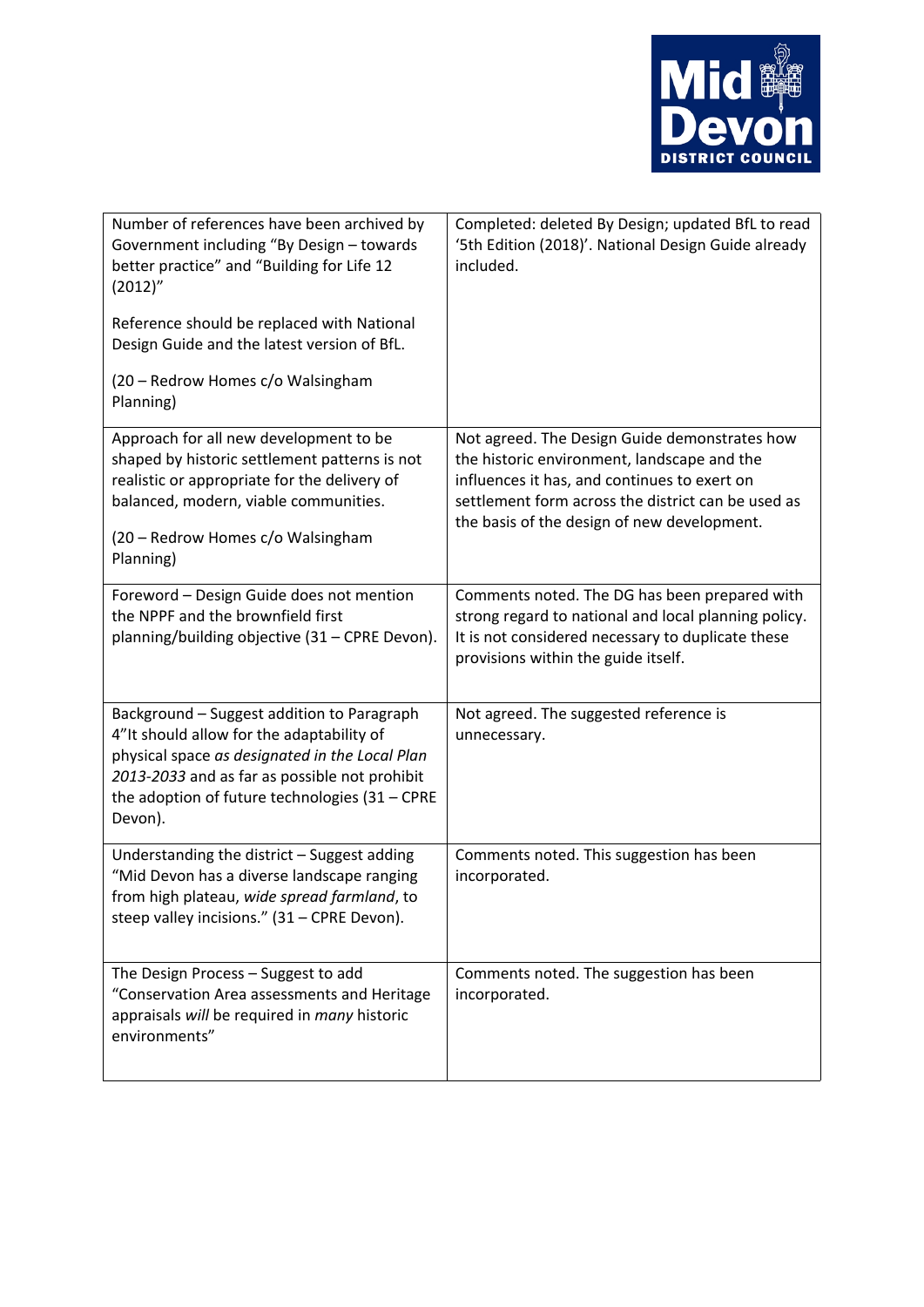

| Early engagement - Suggest to add "Check<br>other local advisory groups, such as Design<br>Review panels, Wildlife trusts, Heritage,<br>Community, Civic Societies, and local interest<br>groups who usually welcome early<br>engagement and can be a valuable source of<br>assistance and information" (31 - CPRE<br>Devon). | Comments noted. Amendment has been<br>incorporated.                                                                                                                                                                                                                                                                                                                                                                                                     |  |
|-------------------------------------------------------------------------------------------------------------------------------------------------------------------------------------------------------------------------------------------------------------------------------------------------------------------------------|---------------------------------------------------------------------------------------------------------------------------------------------------------------------------------------------------------------------------------------------------------------------------------------------------------------------------------------------------------------------------------------------------------------------------------------------------------|--|
| Refining the design and submitting a planning<br>application. Paragraph 2 - Suggest "Liaise with<br>the Local Authority to ensure all requirements<br>have been met, including conformity to the<br>Local Plan 2013 - 2033, to register a Planning<br>Application" (31 - CPRE Devon).                                         | Comments noted. However it is considered that<br>the suggested reference is unnecessary.                                                                                                                                                                                                                                                                                                                                                                |  |
| The photo on page 3 and photo number 5 in<br>Volume 1 is not Yeoford but Woodland Head<br>which is about one and a half miles away. $(33 -$<br>Individual)                                                                                                                                                                    | Completed.                                                                                                                                                                                                                                                                                                                                                                                                                                              |  |
| Volume 2: Designing for Landscape and Settlement Form                                                                                                                                                                                                                                                                         |                                                                                                                                                                                                                                                                                                                                                                                                                                                         |  |
| Pages $4 - 8$ - Other than reference to the<br>Dartmoor Fringes the text in relation to<br>landscape and settlement character does not<br>prompt consideration of landscape or area-<br>based heritage assets (9 - Historic England).                                                                                         | Completed: text added to Vol2, page 7: 'Additional<br>area characterisation work such as more localised<br>landscape or area-based heritage assessments for<br>registered parks, gardens or conservation areas are<br>encouraged as part of design development where<br>they complement parish and district scale studies.'                                                                                                                             |  |
| Main Towns (Pages $10 - 24$ ) – Text does not<br>acknowledge that there are conservation areas<br>in Cullompton, Tiverton and Crediton (9 $-$<br>Historic England).                                                                                                                                                           | Completed: text added to Vol2, page 11: 'The<br>Conservation Area Appraisals for each of the 3<br>settlements have also contributed to<br>understanding the full character of each of the<br>settlements. Cullompton also has a Conservation<br>Area Management Plan which identifies where<br>changes and improvements would be welcome and<br>could take place. This provides further context for<br>design and the application of the Design Guide.' |  |
| In relation to Cullompton, the text should note<br>at appropriate points that there is an Article<br>4(2) Direction in force and that the town has a<br>High Street Heritage Action Zone.                                                                                                                                     | Completed: Text added to Vol2 page 17: An Article<br>4(2) Direction is currently in force and the town<br>has a High Street Heritage Action Zone and there<br>are a series of several historical foci - the Roman<br>fort (potential for public open space), the early<br>medieval church and later medieval market areas.<br>Coordination between High Street initiatives, other<br>town centre design and heritage assets will be                     |  |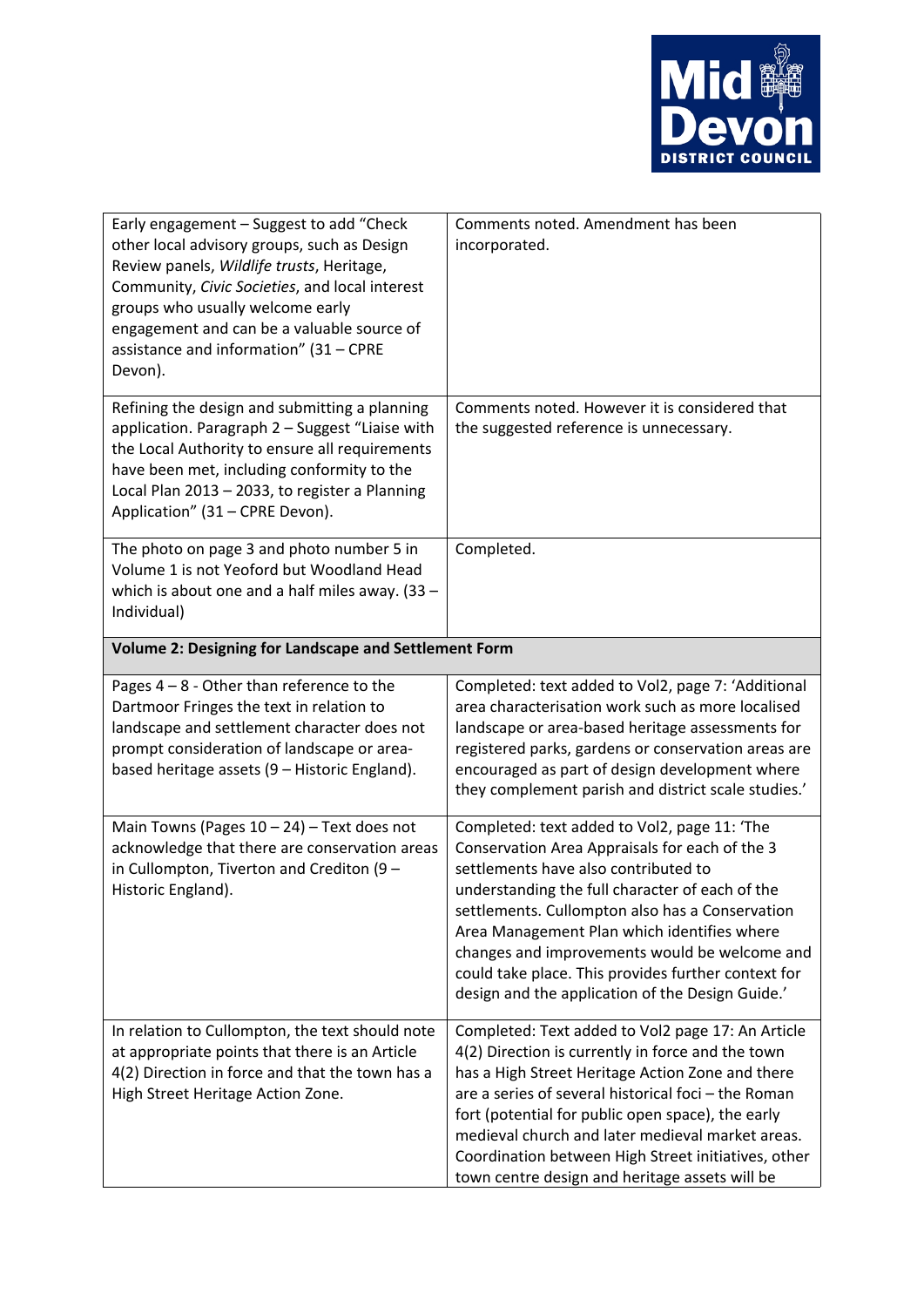

|                                                                                                                                                                                                                                                                                                                                                                                                                            | important in affecting sustainable change.                                                                                                                                                                                                                                                                                                                                                                                                                                                                                                                                                                                                                                                                                      |
|----------------------------------------------------------------------------------------------------------------------------------------------------------------------------------------------------------------------------------------------------------------------------------------------------------------------------------------------------------------------------------------------------------------------------|---------------------------------------------------------------------------------------------------------------------------------------------------------------------------------------------------------------------------------------------------------------------------------------------------------------------------------------------------------------------------------------------------------------------------------------------------------------------------------------------------------------------------------------------------------------------------------------------------------------------------------------------------------------------------------------------------------------------------------|
| Villages (pages 26-72 and Countryside (pages<br>74-80) - The text does not identify that many<br>of the villages/settlements are conservation<br>areas, some of which have appraisals and<br>management plans (9 - Historic England).                                                                                                                                                                                      | Completed: Text added Vol2 page 26: 'Mid Devon<br>District Council have completed Conservation Area<br>Appraisals for many villages and Management<br>Plans for some. These identify where changes and<br>improvements would be welcome and could take<br>place. These provide further context for design and<br>the application of the Design Guide. Details of<br>these studies can be found on the MDDC website.'                                                                                                                                                                                                                                                                                                            |
| The Cullompton section could usefully refer to<br>its several historical foci - the Roman fort<br>(potential for public open space), the early<br>medieval church and later medieval market<br>areas (18 - DCC Historic Environment).                                                                                                                                                                                      | Completed: Text added to Vol2 page 17: 'An Article<br>4(2) Direction is currently in force and the town<br>has a High Street Heritage Action Zone and there<br>are a series of several historical foci - the Roman<br>fort (potential for public open space), the early<br>medieval church and later medieval market areas.<br>Coordination between High Street initiatives, other<br>town centre design and heritage assets will be<br>important in affecting sustainable change.'                                                                                                                                                                                                                                             |
| Congratulates Mid Devon District Council on<br>this excellent document but request that you<br>remove the broken green lines with the words<br>'Creedy Park Setting, Shobrooke Park Setting<br>and Downes Park Setting' from the illustration<br>on page 24 of Volume 2. The inclusion of this<br>notation on the plan is inaccurate and<br>misleading (See rep for further detail) $(10 -$<br>Gardens Trust)              | Completed: Green lines removed and text added to<br>key Vol2 Page23: 'The associations between nested<br>and overlapping settings of surrounding historic<br>parks contribute to the setting and outlook of the<br>town and are sensitive to any changes at the edge<br>of the settlement as well as offering opportunity to<br>shape the landscape identity of the town's eastern<br>edge.'                                                                                                                                                                                                                                                                                                                                    |
| Agree with the recommendation that the<br>landscape be taken into consideration when a<br>settlement is developed but suggested that<br>with regard to the Mid Devon Landscape the<br>motorway and major roads should be noted as<br>being just as significant as hills and rivers. This<br>affects Willand in particular as when the M5 is<br>closed the B3181 becomes a diversion route.<br>(8 - Willand Parish Council) | Disagree that these elements have shaped the<br>form of settlements over the same time period<br>that the landscape and geology have. We have<br>however taken into account where there has been<br>some influence in the form of the settlement<br>typologies if for instance a river, railway or road<br>divides a settlement, or influences its linear or<br>cross roads form. The majority of these settlement<br>forms derive from streets which are of a scale to<br>include pedestrian occupation and links and<br>relationships across and along the routes are<br>conceivable (in fact have driven trade and social<br>function over time). The same cannot be said for<br>motorways or railways and so they cannot be |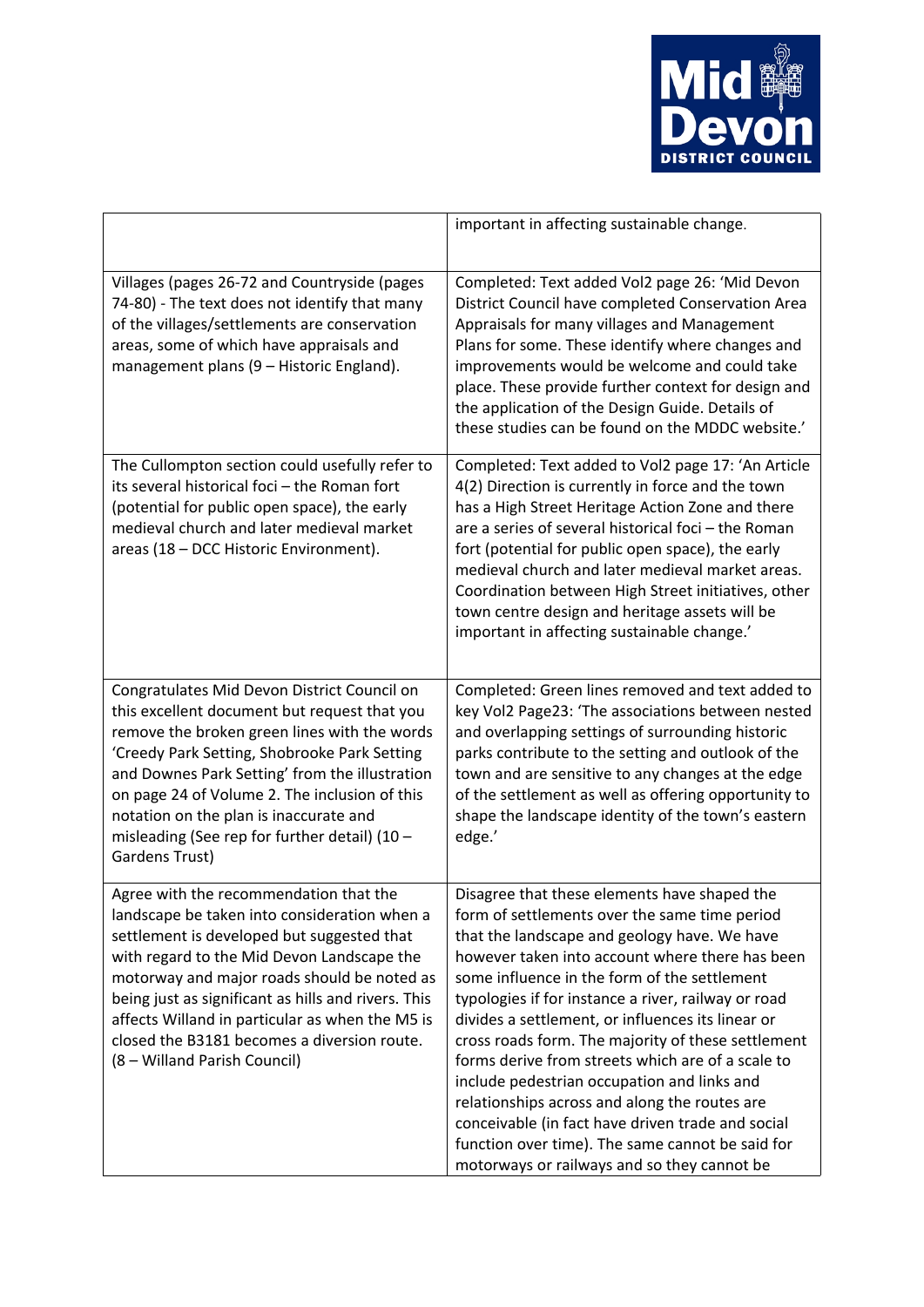

|                                                                                                                                                                                                                                                                                                                                                                                                                                                                                                                                           | drawn upon to deliver the same facility to the<br>place into the future.                                                                                                                                                                                                                                                                                                                                                                                                                                                     |
|-------------------------------------------------------------------------------------------------------------------------------------------------------------------------------------------------------------------------------------------------------------------------------------------------------------------------------------------------------------------------------------------------------------------------------------------------------------------------------------------------------------------------------------------|------------------------------------------------------------------------------------------------------------------------------------------------------------------------------------------------------------------------------------------------------------------------------------------------------------------------------------------------------------------------------------------------------------------------------------------------------------------------------------------------------------------------------|
| Willand has been identified as being a<br>Patchwork Settlement typology, the only<br>village in Mid Devon to be identified as this<br>type along with one town, Tiverton. The Parish<br>questioned whether the recommendation that<br>this type of settlement should avoid creating a<br>distinctive centre was something that was true<br>or should be desired. (8 - Willand Parish<br>Council)                                                                                                                                          | Comments noted. It is important that the Design<br>Guide recognises the existing settlement<br>typologies irrespective of whether some parts of<br>the settlement form have arisen by means which<br>are regrettable. The guidance then provides advice<br>on solutions which seek to unify the character and<br>settlement typology.                                                                                                                                                                                        |
| Some of the weaknesses identified in Tiverton,<br>especially on connectivity and road design,<br>apply equally to Crediton. There are:<br>Pedestrian connections among new<br>$\bullet$<br>estates are an after thought<br>Excessively large junctions to small, infill,<br>٠<br>cul de sac developments in outlying areas<br>Pedestrian and cycle links around the town<br>$\bullet$<br>not integrated well with neighbouring area<br>Oversize highways through<br>٠<br>neighbourhoods result in poor public<br>realm and car dominance. | Comments noted. It is difficult to be<br>comprehensive in each Main Town case -these<br>chapters are not intended as standalone<br>masterplan exercises. Avoided adding more<br>'weaknesses' etc but have instead amended intro<br>text to Main Town section (Vol2 page 10) to<br>include: [ strengths and weaknesses.] '(Many<br>more exist in each case and this chapter is<br>intended to provide a basis for the further<br>attention which may be given to each settlement -<br>i.e. through town centre masterplans)'. |
| (15 - Crediton Town Council)<br>Page 21 - Setting - Developers proposing<br>plans that will impact on the setting could be<br>more clearly direct to consider more<br>significant green spaces and planting of more<br>mature trees to create new green corridors<br>and contribute to those already existing $(14 -$<br>Crediton NP Steering Group).                                                                                                                                                                                     | Comments noted. An additional special topic guide<br>has been incorporated which provides guidance in<br>relation to green infrastructure and biodiversity.                                                                                                                                                                                                                                                                                                                                                                  |
| Page 4 - While the introductory pages have<br>obviously been updated to refer to the 2019<br>climate emergency, over a year later the<br>factual definitive pages don't seem to have<br>been significantly updated from 3 year old<br>documents (17 - Culmstock Parish Council).                                                                                                                                                                                                                                                          | Comments noted. The guide has been reviewed<br>again and further opportunities to strengthen links<br>and references have been incorporated.<br>Additional policy measures will be taken forward<br>through the next local plan as many interventions<br>require a change to development plan policy.                                                                                                                                                                                                                        |
| Connectivity, climate change and sustainability<br>- Issue not just the provision of connective<br>footpaths and cycle routes themselves but the                                                                                                                                                                                                                                                                                                                                                                                          | Comments noted. The guide has been reviewed<br>again and further opportunities to strengthen links<br>and references have been incorporated.                                                                                                                                                                                                                                                                                                                                                                                 |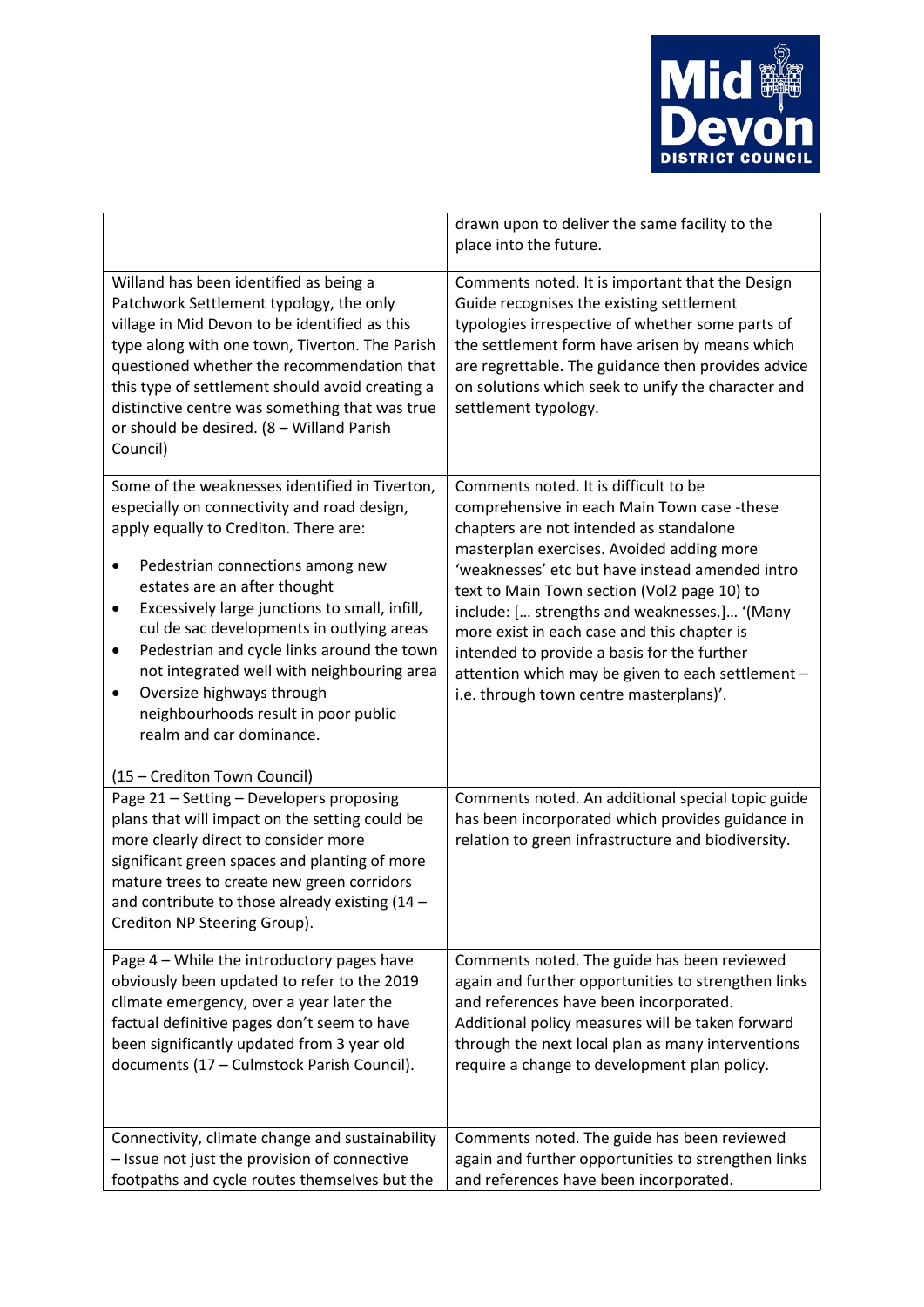

| design of them, which should be to the highest<br>standards of usability with attention to<br>surfacing and lighting, landscaping and<br>attractiveness. These aspects should have<br>more prominence in the guide $(14 - C$ rediton<br>NP Steering Group).                                                                                                | Additional policy measures will be taken forward<br>through the next local plan as many interventions<br>require a change to development plan policy.                                                                                                                                                                                                                                                                                   |
|------------------------------------------------------------------------------------------------------------------------------------------------------------------------------------------------------------------------------------------------------------------------------------------------------------------------------------------------------------|-----------------------------------------------------------------------------------------------------------------------------------------------------------------------------------------------------------------------------------------------------------------------------------------------------------------------------------------------------------------------------------------------------------------------------------------|
| Page 22 - Development at Gateway locations -<br>We are unlikely to gain new landmark<br>buildings at these locations but we could gain<br>a more attractive, practical, pedestrian friendly<br>road design with an emphasis on impressive<br>environmental landmarks as gateways to our<br>town (14 - Crediton NP Steering Group).                         | Comments noted.                                                                                                                                                                                                                                                                                                                                                                                                                         |
| Page 24 - Strongly agree with the mention of<br>additional permeability to improve<br>connectivity between surrounding<br>neighbourhoods and the High Street.<br>Developers should be more clearly encouraged<br>to think of all the potential connections they<br>can create rather than links they have to<br>provide (14 - Crediton NP Steering Group). | Comments noted and agreed. However, it is<br>suggested that this is the premise of the Design<br>Guide already without any additions needed.<br>Connections are highlighted as necessary in the<br>context of the form of the settlement and this is<br>how they will be encouraged to respond                                                                                                                                          |
| Cullompton Tiverton and Crediton are the<br>focus for development in the district. The<br>design of a new settlement can also have its<br>own identity based in part on the site's<br>landscape and waterscape characteristics and<br>through good masterplanning (13 - Barratt<br>Homes c/o Origin 3).                                                    | Comments noted. The distribution of development<br>is a matter for local plan policy.                                                                                                                                                                                                                                                                                                                                                   |
| Finding less constrained sites in the region are<br>required going forward - housing demand can<br>therefore be met in part by a new settlement<br>and the Design Guide should recognise this (13<br>- Barratt Homes c/o Origin 3).                                                                                                                        | Comments noted. The site allocation process is a<br>matter for local plan policy.                                                                                                                                                                                                                                                                                                                                                       |
| Welcome the objective of delivering streets to<br>encourage walking and cycling and reduce the<br>relation on the car, however, we recommend<br>the Design Guide acknowledges reference to<br>Manual for Streets.<br>Parking - Include acknowledgement to the<br>County Council's current parking standards.<br>Waste Management - Reference should be     | Completed: Text added to Vol 3 (Compendium of<br>District Design), page 2 (Introduction): 'MDDC<br>recommends Manual for Streets as a resource in<br>the context of some design matters as well as<br>other policy documents such as the MDDC Parking<br>SPD and Waste Storage SPD.' Suggest reference to<br>these documents offering more detailed technical<br>information is more appropriate in Vol3, than Vol2<br>as rep suggests. |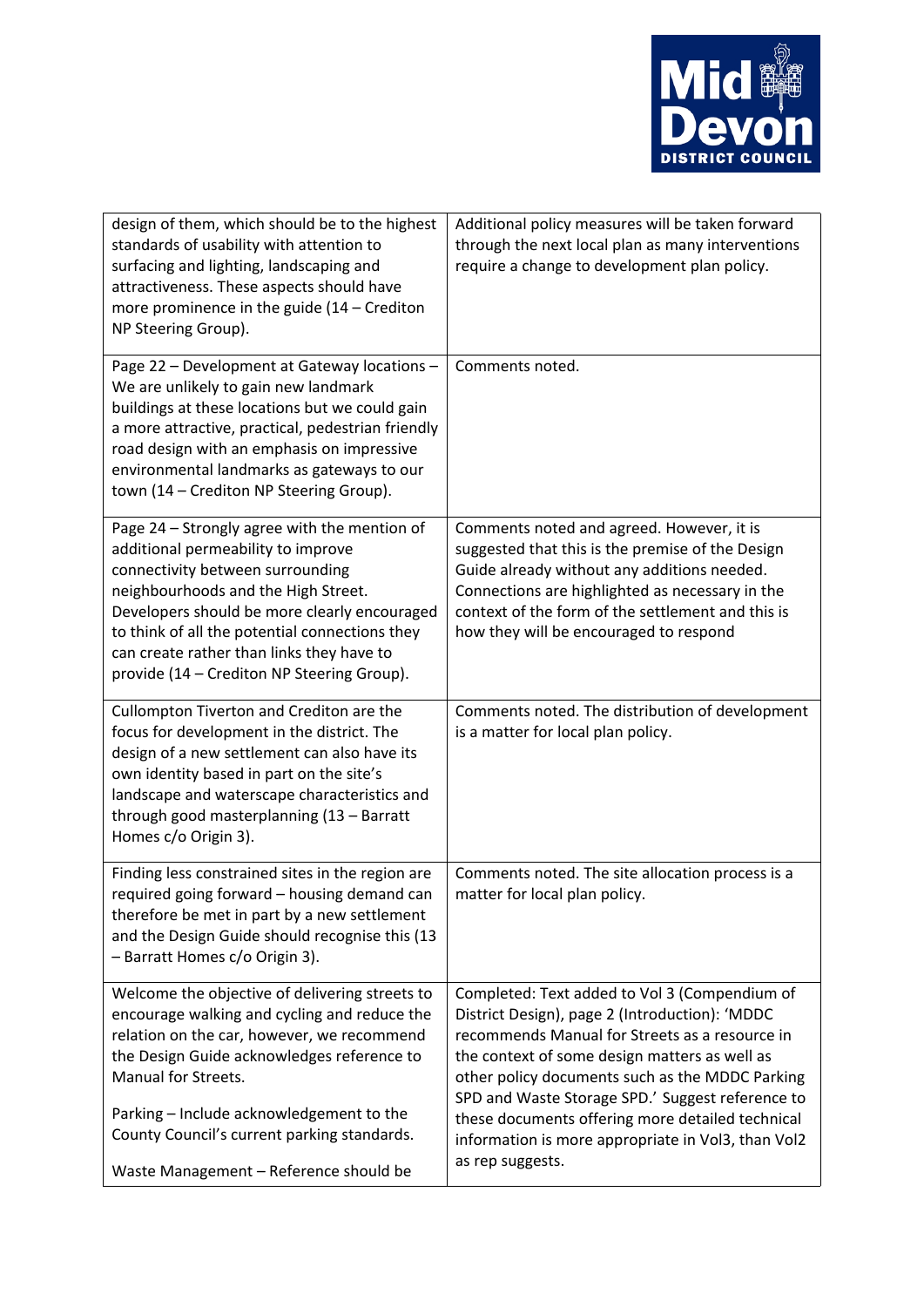

| made to how storage facilities could integrate<br>well with their surrounding environment $(13 -$<br>Barratt Homes c/o Origin 3).                                                                                                                                                                                                                                              |                                                                                                                                                                                                                                                                                                                                                                                                                                                                                                                                                                                                                                                                                                                |
|--------------------------------------------------------------------------------------------------------------------------------------------------------------------------------------------------------------------------------------------------------------------------------------------------------------------------------------------------------------------------------|----------------------------------------------------------------------------------------------------------------------------------------------------------------------------------------------------------------------------------------------------------------------------------------------------------------------------------------------------------------------------------------------------------------------------------------------------------------------------------------------------------------------------------------------------------------------------------------------------------------------------------------------------------------------------------------------------------------|
| Increased densities should be focused around<br>key public transport intersections, along<br>strategic routes, overlooking public spaces and<br>within neighbourhood, local and village<br>centres. Can be applied to larger strategic<br>developments/urban extensions and new<br>settlements (13 - Barratt Homes c/o Origin 3).                                              | Comments noted. This is a matter for local plan<br>policy.                                                                                                                                                                                                                                                                                                                                                                                                                                                                                                                                                                                                                                                     |
| Linear form is one of the most common<br>settlement forms across Mid Devon.<br>Continuity does not necessarily mean<br>terracing. There are a number of examples in<br>towns and villages within Mid Devon that<br>achieve continuity with detached and semi-<br>detached dwellings, and this should be<br>reflected in the Design Guide (13 - Barratt<br>Homes c/o Origin 3). | Comments noted. Agree with this comment, but<br>the DG doesn't mention terraces, or any other<br>specific typology in reference to the Linear form, or<br>the 'Site on a Thoroughfare' site situation -the<br>most likely to be relevant to a linear village centre.<br>It already includes reference to side and rear<br>boundaries to properties (inferring detached or<br>semi-detached) being used successfully in various<br>situations around Mid Devon. Given, as this<br>comment indicates, there are a variety of ways to<br>successfully maintain the continuity of the Linear<br>form it would seem inappropriate to draw<br>attention to any individual typology as the 'right'<br>way to do this. |
| Design Guide should highlight the importance<br>of an environmentally led Masterplan and<br>providing exemplar Green and Blue<br>Infrastructure.                                                                                                                                                                                                                               | Comments noted. These comments have been<br>incorporated in to a new special topic guide which<br>addresses GI and biodiversity.                                                                                                                                                                                                                                                                                                                                                                                                                                                                                                                                                                               |
| SUDS: Surface water features can make a<br>significant contribution to the landscape<br>character, biodiversity and sustainable<br>performance of development.                                                                                                                                                                                                                 |                                                                                                                                                                                                                                                                                                                                                                                                                                                                                                                                                                                                                                                                                                                |
| Landscape: The way in which landscape and<br>open spaces are organised can make a<br>significant contribution to the character and<br>success of a development. It is critical that this<br>is a consideration at an early stage in the<br>design process.                                                                                                                     |                                                                                                                                                                                                                                                                                                                                                                                                                                                                                                                                                                                                                                                                                                                |
| Biodiversity: The 10% net gain in biodiversity<br>required on all developments once the<br>Environment Bill is enacted should be referred<br>to as the use of the DEFRA metric will be                                                                                                                                                                                         |                                                                                                                                                                                                                                                                                                                                                                                                                                                                                                                                                                                                                                                                                                                |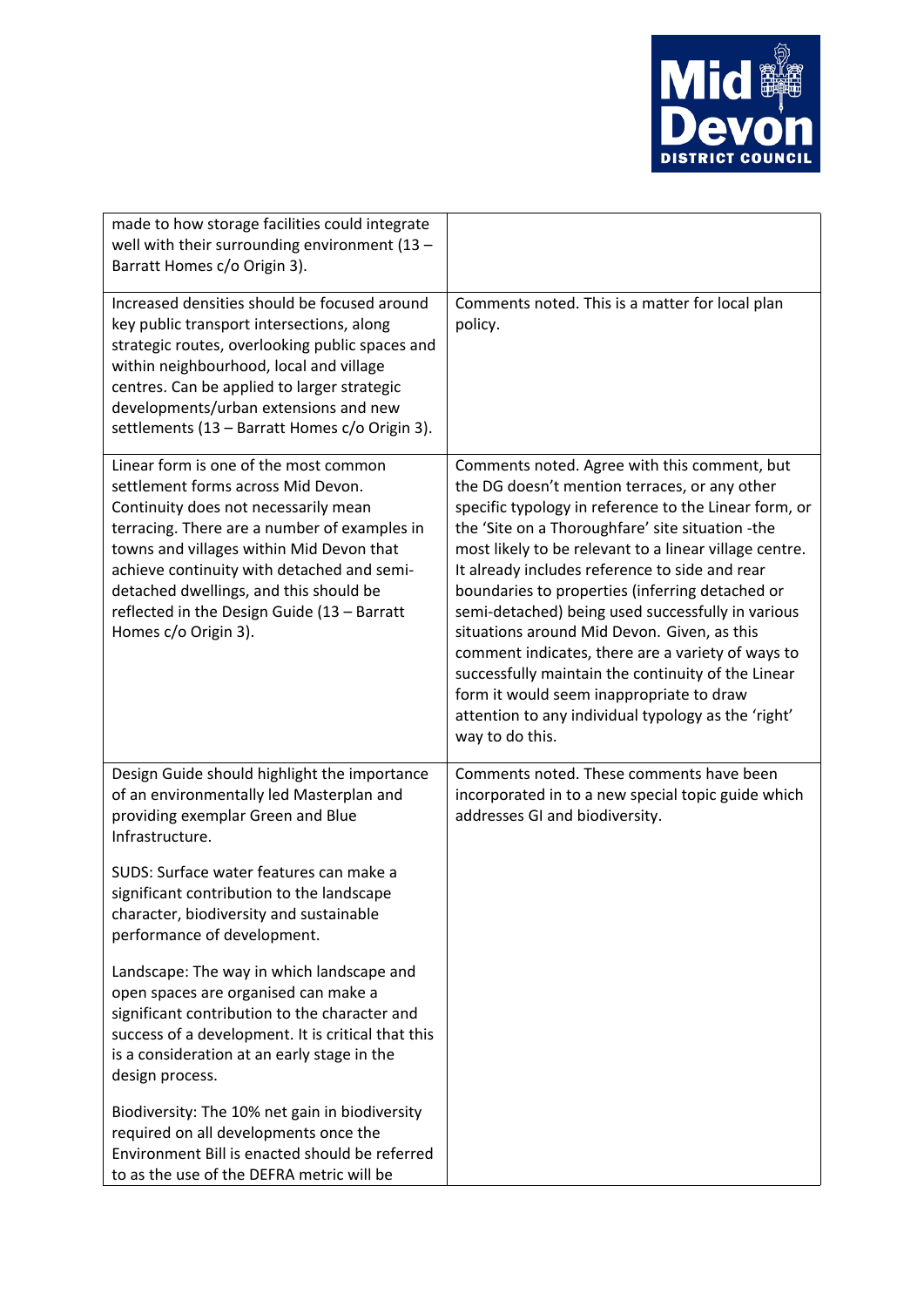

| required (13 - Barratt Homes c/o Origin 3).                                                                                                                                                                                                                                                                                                                                                                                                                  |                                                                                                                                                                                                                                                                                                                                                                                                                                                                                                                                                                                                                                                                                                                                                          |
|--------------------------------------------------------------------------------------------------------------------------------------------------------------------------------------------------------------------------------------------------------------------------------------------------------------------------------------------------------------------------------------------------------------------------------------------------------------|----------------------------------------------------------------------------------------------------------------------------------------------------------------------------------------------------------------------------------------------------------------------------------------------------------------------------------------------------------------------------------------------------------------------------------------------------------------------------------------------------------------------------------------------------------------------------------------------------------------------------------------------------------------------------------------------------------------------------------------------------------|
| New developments should be designed to<br>meet the lifestyles of the people likely to live<br>there. DG should draw lessons from<br>contemporary precedents and provide a<br>framework for the delivery of house types<br>designed for modern living and streets and<br>places designed around modern lifestyles<br>(such as convenient and practical parking and<br>the ability to charge an electric vehicle easily)<br>(13 - Barratt Homes c/o Origin 3). | Comments noted. A number of contemporary<br>precedents are considered and the DG reflects on<br>these. Parking provision and electric vehicle<br>charging infrastructure are matters for local plan<br>policy and the Council's Parking SPD.                                                                                                                                                                                                                                                                                                                                                                                                                                                                                                             |
| The only typologies shown, predominately<br>comprise terraces with minimal car parking.<br>No provision is made for detached homes or<br>any lower density form of housing. Detached<br>homes are an important part of the character<br>of Mid Devon and they remain very popular<br>house types that provide for modern lifestyles<br>(13 - Barratt Homes c/o Origin 3).                                                                                    | Disagree with observation. Please see responses<br>above regarding agnosticism with regard to<br>typologies. An additional review of the Design<br>Guide was requested by MDDC to ensure the<br>Design Guide was Net Zero Carbon target<br>compatible since the declaration of climate<br>emergency was announced part way through the<br>preparation of the guide. Some building typologies<br>will perform better as tools in achieving these<br>targets than others. Nevertheless, the Design<br>Guide does still not express a preference for one<br>typology over another, only that where a typology<br>is selected that it can be demonstrated its use in its<br>context is contributing to the settlement form in<br>the way the Guide outlines. |
| Design Guide should refer to detached homes<br>and how they should form part of the creation<br>of mixed and balanced communities as well as<br>high quality streets and spaces. Detached<br>homes can be used to create strong corners,<br>focal points, key groupings, addressing<br>gradients and provide skyline interest (13 -<br>Barratt Homes c/o Origin 3).                                                                                          | DG is agnostic to house type and form in order to<br>focus more attention on the principles of place<br>making and local distinctiveness. It does not<br>prohibit the forms mentioned and would allow,<br>where these functions of buildings mentioned can<br>be demonstrated, the use of these in the way<br>described. Many approaches to achieving<br>particular design principles are displayed<br>throughout the district and it would be<br>inappropriate to single out one typology as the<br>'right' way of approaching certain design<br>principles.                                                                                                                                                                                            |
| Page 14 - all of the 'good' examples are from<br>the town centre and all of the negative ones<br>are taken from suburban locations. This<br>presents and unbalanced and incorrect view<br>that all suburban typologies are poor design                                                                                                                                                                                                                       | The intentions of the DG are misread here. The<br>intention is not to reference 'suburban' or 'urban'<br>typologies specifically, rather to highlight the<br>various successful conditions throughout the<br>district which can be drawn upon in the variety of                                                                                                                                                                                                                                                                                                                                                                                                                                                                                          |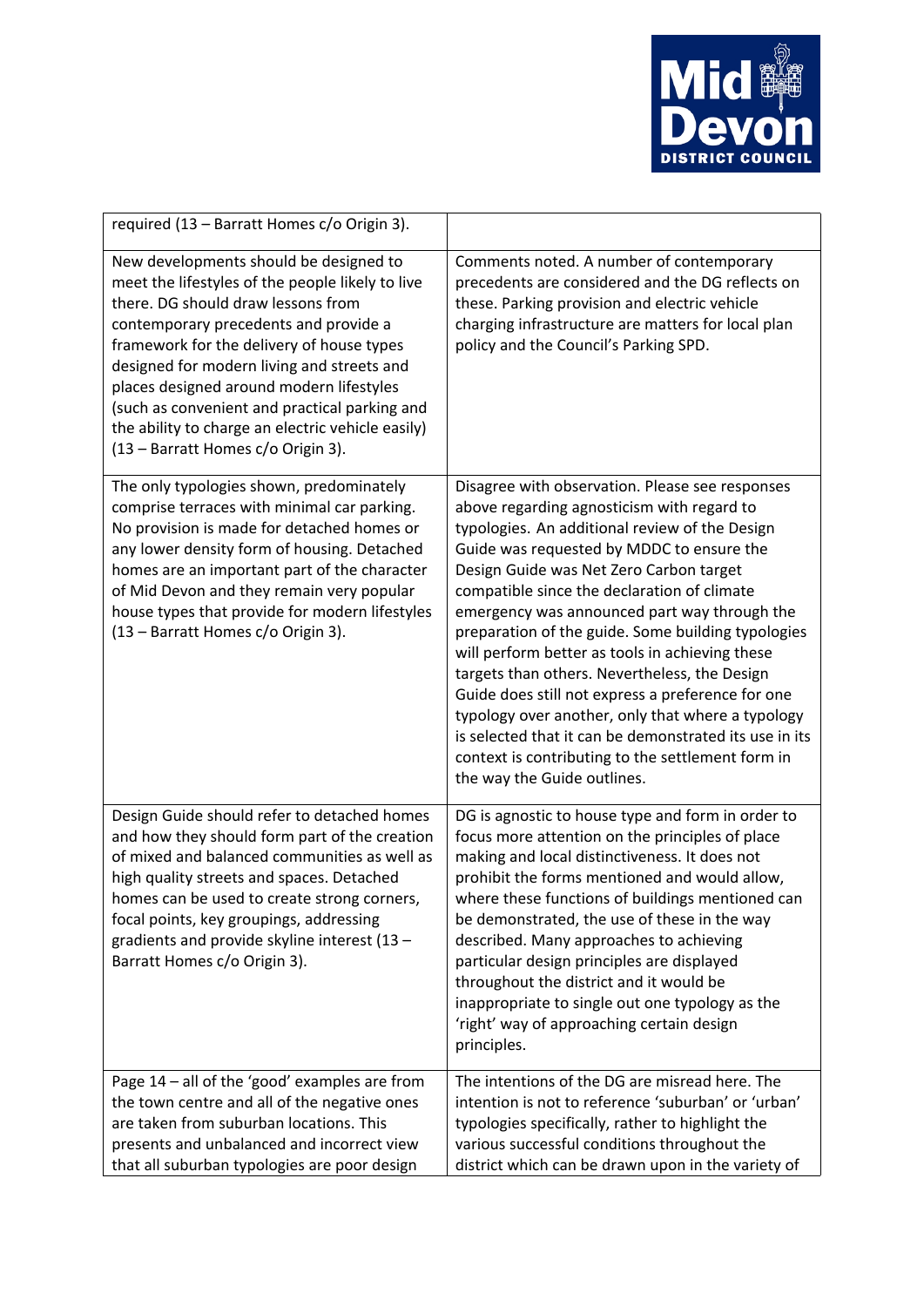

| references (rep provides other positive<br>examples) (20 - Redrow Homes c/o<br>Walsingham Planning).                                                                                                                                                                                                                                                      | different locations (site situations). The DG actively<br>avoids prejudicing particular typologies as the<br>'right' or 'wrong' approach. Where these can<br>demonstrate how they achieve various design<br>principles then the use of different typologies is<br>acceptable.                                                                                                                                                                                                                                                                                                                                                                   |
|-----------------------------------------------------------------------------------------------------------------------------------------------------------------------------------------------------------------------------------------------------------------------------------------------------------------------------------------------------------|-------------------------------------------------------------------------------------------------------------------------------------------------------------------------------------------------------------------------------------------------------------------------------------------------------------------------------------------------------------------------------------------------------------------------------------------------------------------------------------------------------------------------------------------------------------------------------------------------------------------------------------------------|
| Pages 15 and 16 - This section sets out a series<br>of considerations and references for the key<br>strategic spatial design 'components'. To avoid<br>confusion it should be made clear that the text<br>that the TEUE is exempt from the following<br>guidance in the new district-wide design guide<br>(20 - Redrow Homes c/o Walsingham<br>Planning). | Not agreed, no development will be exempt.<br>Rather the guide will be a material consideration in<br>the determination of planning applications.<br>However, it is recognised that in the case of<br>Tiverton EUE, more comprehensive<br>masterplanning and design coding has been<br>undertaken.                                                                                                                                                                                                                                                                                                                                              |
| Page 6- Good info on landscape areas. Not<br>sure thumbnail photos are easy to understand;<br>sometimes even mixed and confused. the<br>block colour often obscures the point in<br>question (24 - Taylor Wimpey)                                                                                                                                         | Comment unclear. No thumbnail photos are<br>included at page 6, or in the entire Landscape<br>character chapter.                                                                                                                                                                                                                                                                                                                                                                                                                                                                                                                                |
| Page 28 - Good dissemination of local<br>settlement typologies. Could they be the ones<br>to form the basis for larger schemes (Not all,<br>but some of them $-$ e.g. central square) (24 $-$<br>Taylor Wimpey)                                                                                                                                           | Noted. Agree that the design guide approach to<br>landscape and settlement form may play a role in<br>identification of sites and future plan making                                                                                                                                                                                                                                                                                                                                                                                                                                                                                            |
| Page32 'Avoid inadvertently creating a<br>substitute for the central space by the<br>provision of similar open space, or location of<br>non-residential uses elsewhere. '<br>That does not make sense as it surely depends<br>on the volume, critical mass of the new<br>development (24 - Taylor Wimpey)                                                 | Comments noted. Scale of development<br>appropriate to settlement function and form is a<br>policy issue. DG is concerned with maintaining<br>character and integrity of the landscape and built<br>distinctiveness and the central space in<br>settlements which historically have functioned<br>around this form is and should remain a single<br>focus. This is not to say other policy compliance in<br>areas of open space provision need to also be<br>fulfilled according to the scale of development, but<br>this should be carried out, located and designed in<br>a way which respects a settlement hierarchy to the<br>public realm. |
| p.36 Linear forms should be expanding on all<br>sides, otherwise one increases the distances<br>(bad for walking and cycling) (24 - Taylor<br>Wimpey).                                                                                                                                                                                                    | Comments noted. DG cannot specify 'where'<br>development can and cannot happen around these<br>settlement types. This is a matter for local plan<br>policy. However the approach to landscape and<br>settlement form may play a role in future plan                                                                                                                                                                                                                                                                                                                                                                                             |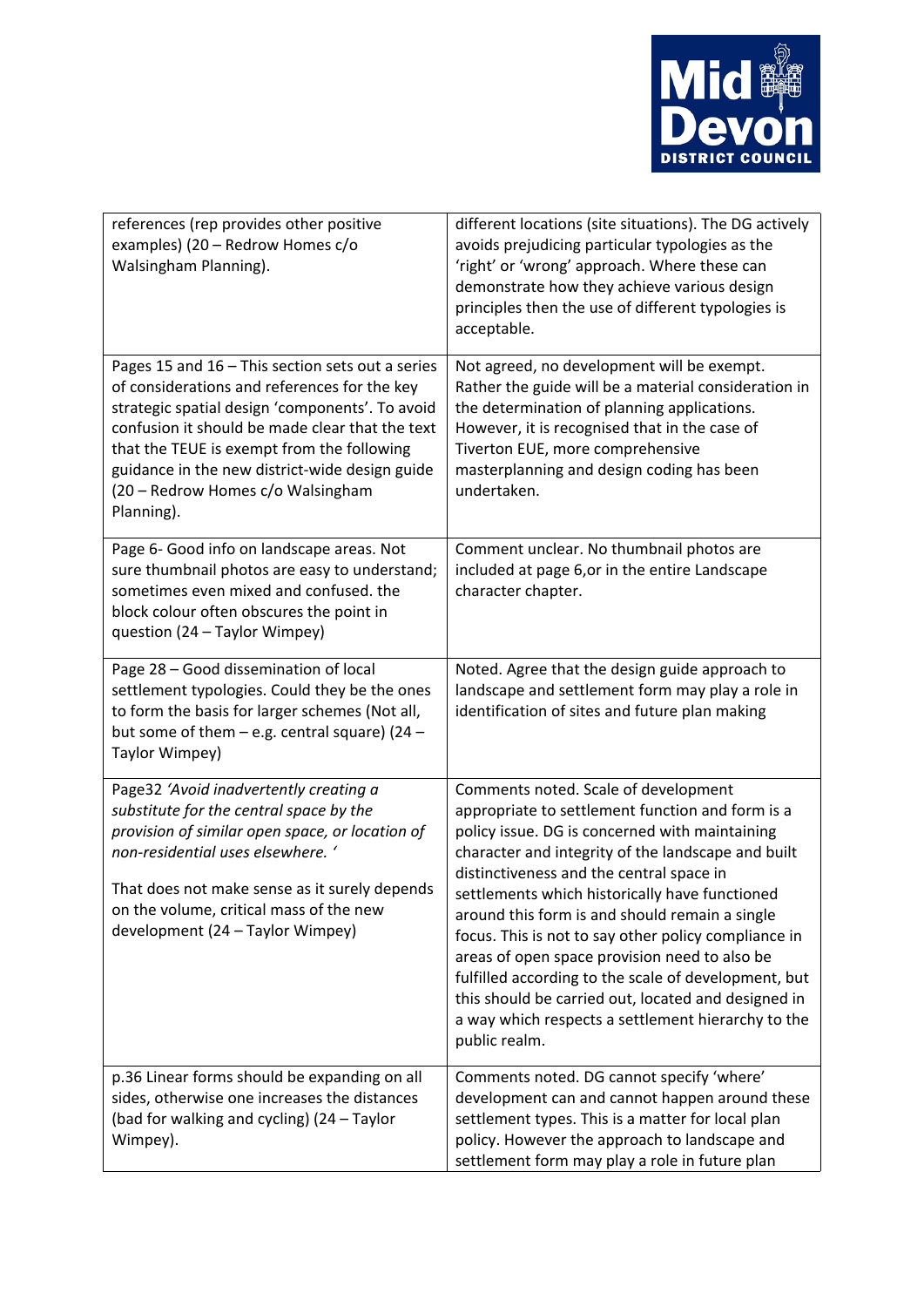

|                                                                                                                                                                                   | making.                                                                                                                                                                                                                                                                                                                                                                                                                                                                                                                                                                                                                                                                                                                                     |
|-----------------------------------------------------------------------------------------------------------------------------------------------------------------------------------|---------------------------------------------------------------------------------------------------------------------------------------------------------------------------------------------------------------------------------------------------------------------------------------------------------------------------------------------------------------------------------------------------------------------------------------------------------------------------------------------------------------------------------------------------------------------------------------------------------------------------------------------------------------------------------------------------------------------------------------------|
| p.42 - Sustainability issues.<br>Should 'dispersed' be replicated? It is not a<br>very sustainable form of development (24 -<br><b>Taylor Wimpey</b>                              | Comments noted. DG cannot specify 'where'<br>development can and cannot happen around these<br>settlement types. This is a matter for local plan<br>policy. However the approach to landscape and<br>settlement form may play a role in future plan<br>making.                                                                                                                                                                                                                                                                                                                                                                                                                                                                              |
| p.45 Site Situations - The key is on one page<br>but serves several diagrams on different other<br>pages. Not easy to use (24 - Taylor Wimpey)                                    | Disagree. It would confuse reading and make this a<br>much more cumbersome section if the Key were<br>repeated on every page. At the draft stage we also<br>had comments to the contrary that a common key<br>at the beginning of the chapter would aid the<br>readability and hence the document revision<br>register reflects this change to include the key in<br>one place at the beginning of the chapter.                                                                                                                                                                                                                                                                                                                             |
| p.48 onwards - Interesting descriptions of site<br>locations, but almost all sites mentioned are<br>sort of infills or tiny extensions to the<br>settlements (24 - Taylor Wimpey) | Please see above responses. This is not a site<br>allocations document and therefore is intended as<br>supplementary to work already in place in those<br>two areas. AS a result it responds to the majority of<br>development and its relative contribution to the<br>settlement. In cases where larger (strategic)<br>development is proposed in policy, policy also<br>requires a more comprehensive masterplanning<br>and design coding in these areas. Added following<br>text on page 46 for clarity: 'Local Plan site<br>allocations determine development distribution<br>but the Design Guide approach to landscape and<br>settlement form may play a role in future plan<br>making.'                                              |
| P.58 - Edge on a limb? Difficult to understand<br>what this diagram is trying to say. Query<br>whether illustration is correct. $(24 - Taylor)$<br>Wimpey)                        | Introduction to the settlement form chapter is<br>careful to highlight that the summaries of<br>settlement typologies may not comprehensively<br>reflect the wide array of individual settlement<br>forms across the district but in summarising, the<br>resource of observed features from across the<br>district is made available for interpretation. If the<br>comment references a particular settlement not<br>conforming wholly with one of the 7 settlement<br>typology summaries, it may be that drawing upon<br>features of two or more others is a more helpful<br>way of the applicant identifying a suitable design<br>approach in the context of their site. The Design<br>Guide is intended to be used flexibly in this way. |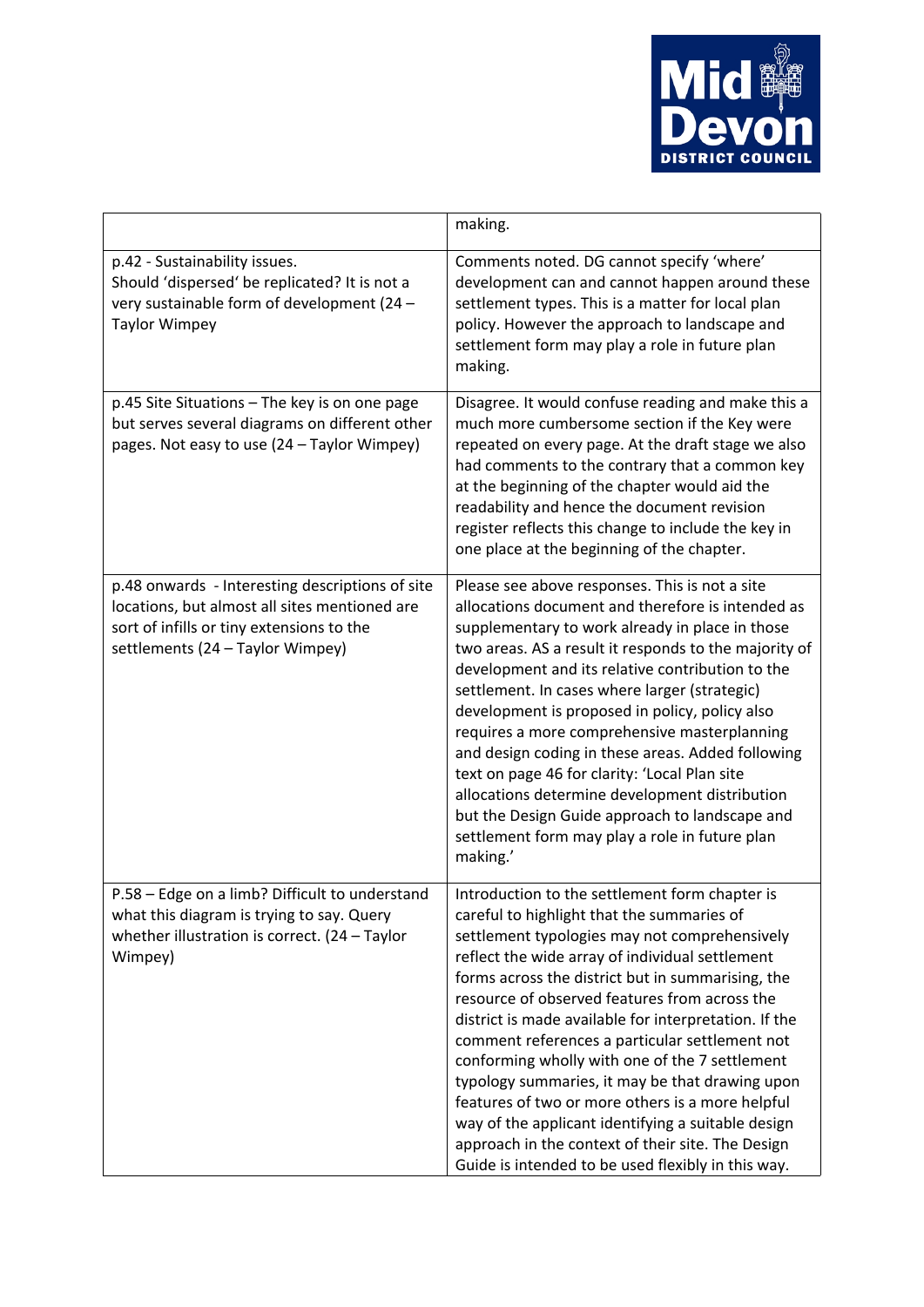

|                                                                                                                                                                                                                                                               | Added following on page 46 vol2 for clarity of use<br>of Site Situations: 'Sites may display characteristics<br>of multiple situations and appropriate responses<br>be interpreted accordingly.' Also amended final<br>paragraph on page 27 vol2: 'It may be that some of<br>the features of two or a number of the settlement<br>typologies seem to match the development<br>location. The guide should be used flexibly to form<br>a judgement as to which elements of the Design<br>Guide are applicable to creating a development<br>which contributes in the best way possible to the<br>settlement form of the given location.' |
|---------------------------------------------------------------------------------------------------------------------------------------------------------------------------------------------------------------------------------------------------------------|---------------------------------------------------------------------------------------------------------------------------------------------------------------------------------------------------------------------------------------------------------------------------------------------------------------------------------------------------------------------------------------------------------------------------------------------------------------------------------------------------------------------------------------------------------------------------------------------------------------------------------------|
| p.60 Edge to Satellite - Query whether<br>illustration is correct. Too many back walls<br>exposed - should never be the case (24 -<br>Taylor Wimpey)                                                                                                          | Rear boundaries to the open countryside is a real<br>condition prevalent throughout a wider variety of<br>settlements across the district. Their treatment is<br>the means by which development of this form is<br>acceptably accommodated within the landscape<br>and the DG makes references to various<br>treatments which could be employed to achieve<br>this. Where there are exceptions to this eg. a road<br>around the edge of a settlement which only has<br>development on one side the DG also drawn<br>attention to this through the various site situations<br>and the possible responses to them.                      |
| p.76 - Countryside - Fit for one house but<br>what is the guidance for development. There<br>need to be more on how to structure new<br>developments; this does not say much (24 $-$<br>Taylor Wimpey)                                                        | Policy leads on development locations. Light touch<br>advice included in DG to assist situations where<br>design guidance is useful to PD. Regardless of<br>planning policy position on the countryside even<br>small development interventions can contribute to<br>the distinctiveness of the landscape.                                                                                                                                                                                                                                                                                                                            |
| Cullompton town component list ignores the<br>proposed town centre bypass which is<br>currently planned to traverse the CCA fields in<br>total rejection of both item 4 (retain the open<br>aspect) and item 6 (detrimental consequences)<br>(3 - Individual) | Comments noted. Amended text to Item 6, Page<br>20, Vol2 to read: 'While infrastructure capacity and<br>accessibility is key to the town's growth and<br>sustainability, design response to negative aspects<br>such as noise or visual intrusion should take care to<br>avoid equally detrimental consequences such as<br>impact on views, east-west movement, green<br>space, conservation of heritage assets or the<br>emergence of a highways dominated environment,<br>particularly in the case of the provision of a town<br>centre relief road (Policy CU19, Local Plan Review).'                                              |
| Page 19 and elsewhere the word "legibility" is<br>used. This may have some hidden meaning to                                                                                                                                                                  | Comments noted. We have been careful to use<br>plain English throughout the documents but where                                                                                                                                                                                                                                                                                                                                                                                                                                                                                                                                       |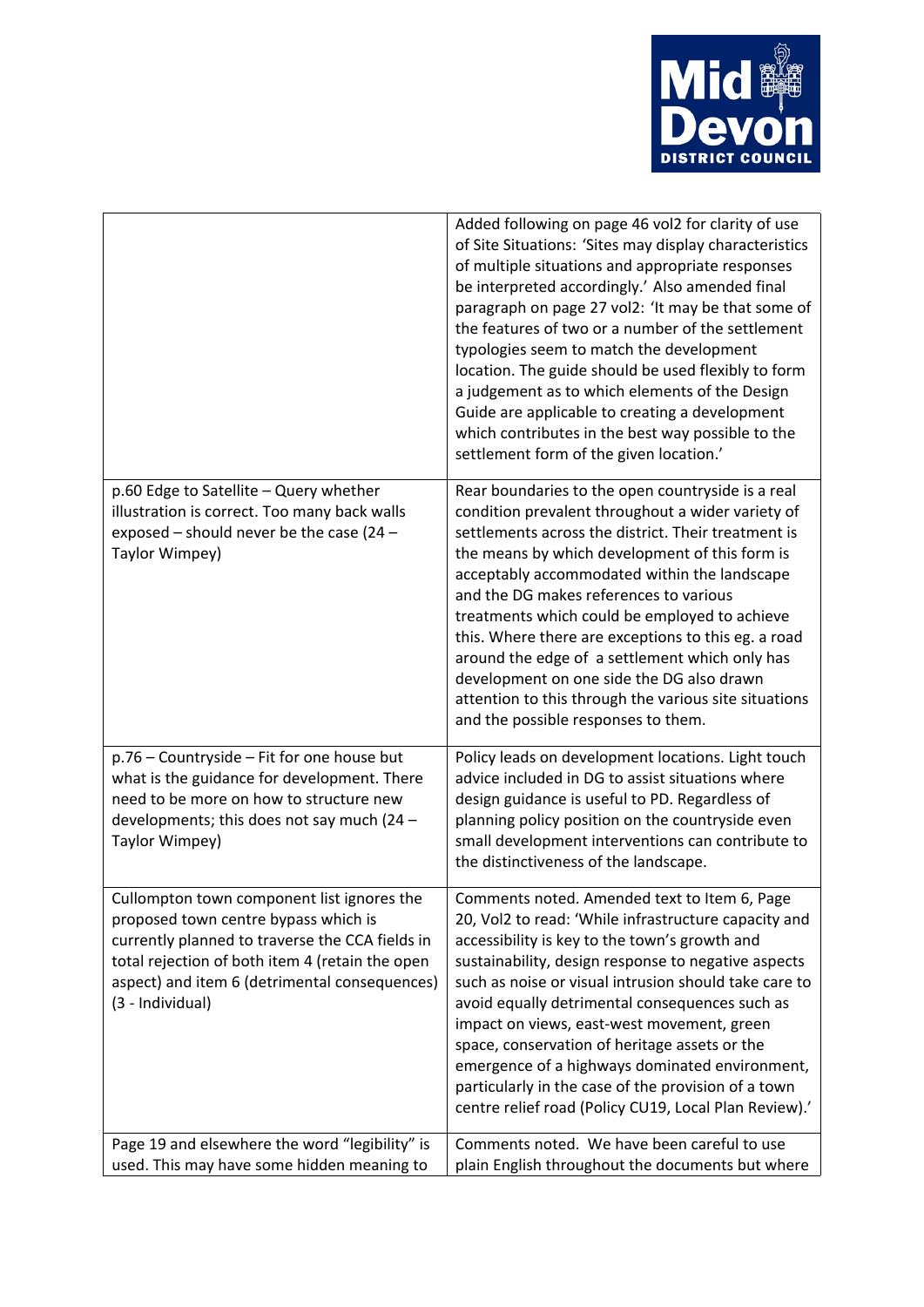

| the authors but in the context it is nonsensical<br>for the rest of us. There are other jargon issues<br>in the guidance (for example the use of words<br>such as fenestration) which makes it difficult<br>for the layman to understand. (3 - Individual)                                                                                                                                                  | certain words are more relevant to the Urban<br>Design or Architectural principles it is important<br>these principles are well communicated in the<br>ways that professionals understand them.       |
|-------------------------------------------------------------------------------------------------------------------------------------------------------------------------------------------------------------------------------------------------------------------------------------------------------------------------------------------------------------------------------------------------------------|-------------------------------------------------------------------------------------------------------------------------------------------------------------------------------------------------------|
| <b>Volume 3: Compendium of District Design</b>                                                                                                                                                                                                                                                                                                                                                              |                                                                                                                                                                                                       |
| Provides a useful reference guide to district-<br>wide built environment features. It does not<br>explain that public realm works and other<br>forms of development that affect the historic<br>environment should always be informed by a<br>staged approach (9 - Historic England).                                                                                                                       | Comments noted. However it is not considered<br>necessary or proportionate to include this within<br>the Design Guide given that this is a requirement<br>of national policy in any case.             |
| Should include reference to relevant Historic<br>England advice on these matters (9 - Historic<br>England).                                                                                                                                                                                                                                                                                                 | Completed: See amendments included under other<br>responses                                                                                                                                           |
| Page 24 - Parking and Transport - Guide states<br>that integrated parking is important but we<br>wonder if this could be more clearly expressed<br>with some further guidance $(14 - C$ rediton NP<br>Steering Group).                                                                                                                                                                                      | Comments noted. Further guidance on this matter<br>will be provided as part of the Council's Parking<br>SPD review.                                                                                   |
| Secure cycle storage can be a challenge where<br>sites are tight. We would be interested to<br>know what would be considered adequate (14<br>- Crediton NP Steering Group).                                                                                                                                                                                                                                 | Comments noted. Cycle parking standards are<br>provided in Policy DM5 of the Local Plan 2013 -<br>2033. Added text to Vol 3 page 24: '(see Policy<br>DM5 for minimum car & cycle parking standards)'. |
| Page 26 - Agricultural and commercial<br>buildings - Do not agree that the siting of<br>commercial buildings in existing industrial<br>settings makes the design less important (14 -<br>Crediton NP Steering Group).                                                                                                                                                                                       | Completed: amended to read: 'Many new<br>commercial buildings will be sited within existing<br>industrial settings (C) and replicate existing<br>buildings and functions.'                            |
| Page 2 - Agreed that considered in isolation a<br>single design feature may be justified in many<br>ways, however it is through the necessary<br>balancing of technical and aesthetic priorities<br>that a broader design rationale can be made<br>which respects context, is innovative and<br>contributes to the commitment to a zero<br>carbon district by 2030 (13 - Barratt Homes<br>$c$ /o Origin 3). | Comments noted.                                                                                                                                                                                       |
| Page 2 - Importance of public realm is<br>supported. However images are devoid of cars                                                                                                                                                                                                                                                                                                                      | Not agreed. All 12 images except 2 (which are of<br>public green space) include cars. Cars and space for                                                                                              |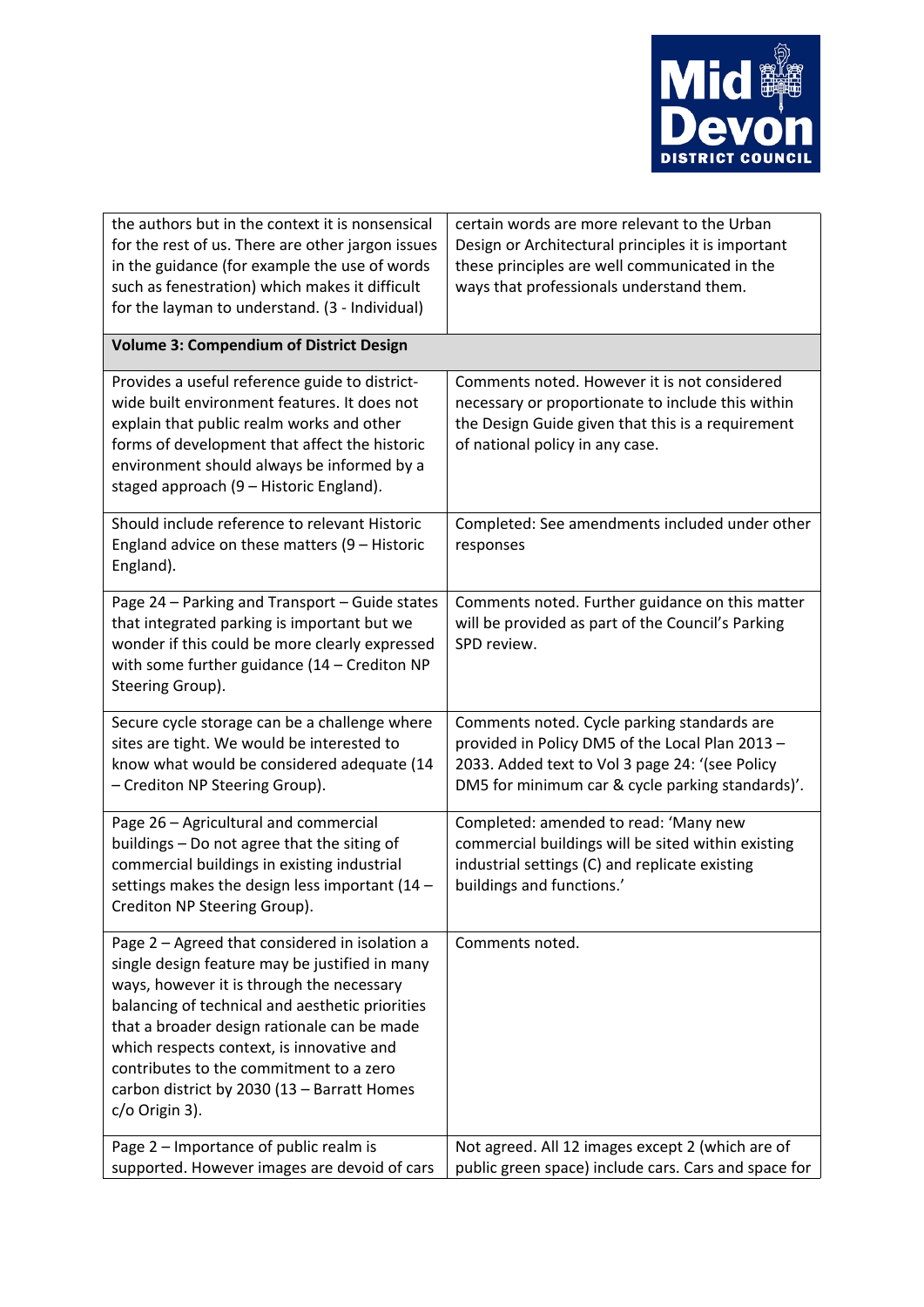

| and 21 <sup>st</sup> Century need for car parking,<br>shopping, internet deliveries etc. cannot be<br>ignored (13 - Barratt Homes c/o Origin 3).                                                                                                                                                                                                  | delivery vehicles and/or commercial and<br>agricultural vehicles have been included as<br>observed through extensive field survey of Mid<br>Devon. All drawings are based on real settlements<br>or the hybridisation of a variety of similar type<br>settlements and present car parking and other<br>vehicle requirements and capacity in ways which<br>are true to the mixed life across the district. It is<br>within this context that the DG addresses how to<br>make appropriate design responses.                                                                                                                                                                                                                                                                                    |
|---------------------------------------------------------------------------------------------------------------------------------------------------------------------------------------------------------------------------------------------------------------------------------------------------------------------------------------------------|----------------------------------------------------------------------------------------------------------------------------------------------------------------------------------------------------------------------------------------------------------------------------------------------------------------------------------------------------------------------------------------------------------------------------------------------------------------------------------------------------------------------------------------------------------------------------------------------------------------------------------------------------------------------------------------------------------------------------------------------------------------------------------------------|
| Page 10 - Consideration of "boundaries and<br>thresholds" focusses on the historic village<br>character, which is relevant in part, but the DG<br>should acknowledge the technical balance of<br>delivery, building reg compliant homes,<br>adoptable roads service provision etc. It<br>currently does not (13 - Barratt Homes c/o<br>Origin 3). | Comments noted. Disagree that the DG does not<br>acknowledge the technical balance of delivery,<br>building reg compliant homes, adoptable roads<br>service provision etc given that no part of the<br>guide is prescriptive. To the contrary, the Guide is a<br>work of careful interpretation of all baseline,<br>landscape and settlement character, in order to<br>provide a suitable context for unprescribed design.                                                                                                                                                                                                                                                                                                                                                                   |
| Page 11-12 - DG would benefit from citing<br>examples of how local distinctiveness can be<br>reinterpreted in a contemporary way fit for 21<br>century developments (13 - Barratt Homes c/o<br>Origin 3).                                                                                                                                         | The Intro to the Guide in Vol1, makes clear that the<br>provision of the Guide is not intended to deny the<br>opportunity for designers to engage in a design<br>process. It is provided in order to equip and<br>facilitate a richer process of designing according to<br>the context and interpreting the local character for<br>21st century purposes. The important principles of<br>the Mid Devon character, in how settlements have<br>formed within the landscape and the role sites<br>have in contributing to this settlement form are<br>the central tenets of the design guide. The<br>interpretation of how building typologies and<br>design detail can achieve these principles is the<br>responsibility of the continuing design process and<br>the parties involved in this. |
| Page 23-24 - Recommended that<br>acknowledgement is made of the County<br>Council's current parking standards and<br>suggested that a compliant scheme is cited,<br>supported with a set of car parking principles<br>to improve the quality of car parking provision<br>(13 - Barratt Homes c/o Origin 3).                                       | Comments noted. The Council's parking policies<br>are set out in Policy DM5 of the Local Plan and the<br>Parking SPD. It is therefore not necessary to repeat<br>this guidance within the DG.                                                                                                                                                                                                                                                                                                                                                                                                                                                                                                                                                                                                |
| Page 24 - Agreed that new development<br>should make reasonable provision for<br>alternative means of transport. J27, Tiverton                                                                                                                                                                                                                    | This is a matter for development plan policy and<br>falls outside of the scope of this SPD.                                                                                                                                                                                                                                                                                                                                                                                                                                                                                                                                                                                                                                                                                                  |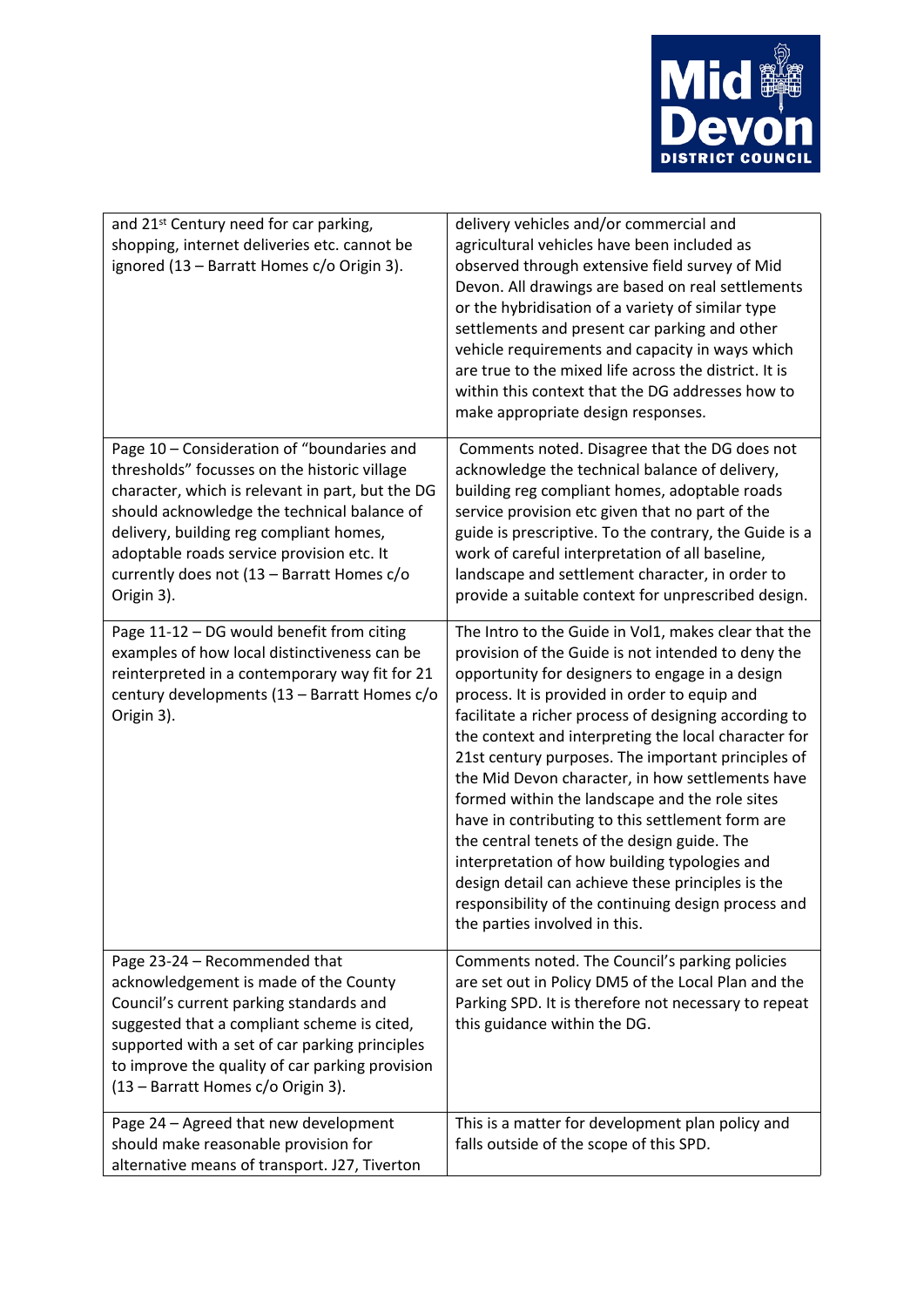

| Parkway is uniquely places to support growth<br>in Mid Devon and the wider Exeter area (13 -<br>Barratt Homes c/o Origin 3).                                                                                                                                                                                                                                                                                                 |                                                                                                                                                                                                                                                                                                                                                                                                                                                                                                                                                                                                                                                                                                                                                                                                                                                                                                                                                                                                                                                                                                                                                                                                                                                                            |
|------------------------------------------------------------------------------------------------------------------------------------------------------------------------------------------------------------------------------------------------------------------------------------------------------------------------------------------------------------------------------------------------------------------------------|----------------------------------------------------------------------------------------------------------------------------------------------------------------------------------------------------------------------------------------------------------------------------------------------------------------------------------------------------------------------------------------------------------------------------------------------------------------------------------------------------------------------------------------------------------------------------------------------------------------------------------------------------------------------------------------------------------------------------------------------------------------------------------------------------------------------------------------------------------------------------------------------------------------------------------------------------------------------------------------------------------------------------------------------------------------------------------------------------------------------------------------------------------------------------------------------------------------------------------------------------------------------------|
|                                                                                                                                                                                                                                                                                                                                                                                                                              |                                                                                                                                                                                                                                                                                                                                                                                                                                                                                                                                                                                                                                                                                                                                                                                                                                                                                                                                                                                                                                                                                                                                                                                                                                                                            |
| Page 6, 7, 9, $11 - 22$ - The dismissal of the<br>suburban typology of housing is unhelpful. This<br>section should be revised to clearly explain<br>which aspects of suburban design are to be<br>avoided and it should be explained how<br>compact, walkable, landscape-led places using<br>a suburban typology comprising detached<br>homes can be delivered successfully (20 -<br>Redrow Homes c/o Walsingham Planning). | The Design Guide does not dismiss or promote any<br>individual typology on its own merits. Rather the<br>Design Guide structures a process of the<br>justification of the use of various typologies, urban<br>design practice and detailing of buildings according<br>to their appropriateness to the context, either<br>relating to landscape and settlement type, or<br>according to site situation within the settlement. In<br>relation to suburban typologies, designers would<br>be encouraged to demonstrate how they represent<br>an appropriate response to the context if they<br>believe this to be so.                                                                                                                                                                                                                                                                                                                                                                                                                                                                                                                                                                                                                                                         |
| Pages 23-24 - No examples are shown of on-<br>plot parking in driveways which is the most<br>convenient and desirable arrangement from<br>the perspective of the occupier of the homes.<br>As drafted the guidance is unrealistic and is<br>likely to cause confusion and frustration in the<br>delivery of the homes that people want (20 $-$<br>Redrow Homes c/o Walsingham Planning).                                     | The process of developing the design guide has not<br>included any district wide surveying of preferences<br>for car parking among home owners. However<br>sales of a variety of houses types, those including<br>and those not including the parking described have<br>occurred throughout the district during the time<br>over which the Design Guide has been prepared.<br>Evidencing 'what people want' would be a complex<br>and possibly unachievable aim. The Design Guide<br>has therefore concentrated on the observable and<br>evidence able character of the district in so far as<br>how settlements have formed within the<br>landscape and the role sites have in contributing to<br>this settlement form. In doing so it provides the<br>basis upon which other market demand<br>intelligence can be applied. The Design Guide<br>makes no prejudice as to the appropriate parking<br>solution in different circumstances. It also avoids<br>favouring any particular product or house type on<br>offer from a particular developer or house builder.<br>The Design Guide provides the basis upon which<br>designs which demonstrate the application of a<br>variety of typologies and approaches are able to<br>contribute to settlement form are welcome. |
| It would be good to have something broader<br>with regards to place making components:<br>from movement to Block structure to street<br>typologies. there are some good images and<br>suggestions on details, but no strategy in                                                                                                                                                                                             | This contradicts a previous comment regarding the<br>'prescriptiveness' of the Guide. The Design Guide<br>aims not to be prescriptive of a particular block or<br>building typology. Rather it provides the basis upon<br>which block layout and building typologies of a                                                                                                                                                                                                                                                                                                                                                                                                                                                                                                                                                                                                                                                                                                                                                                                                                                                                                                                                                                                                  |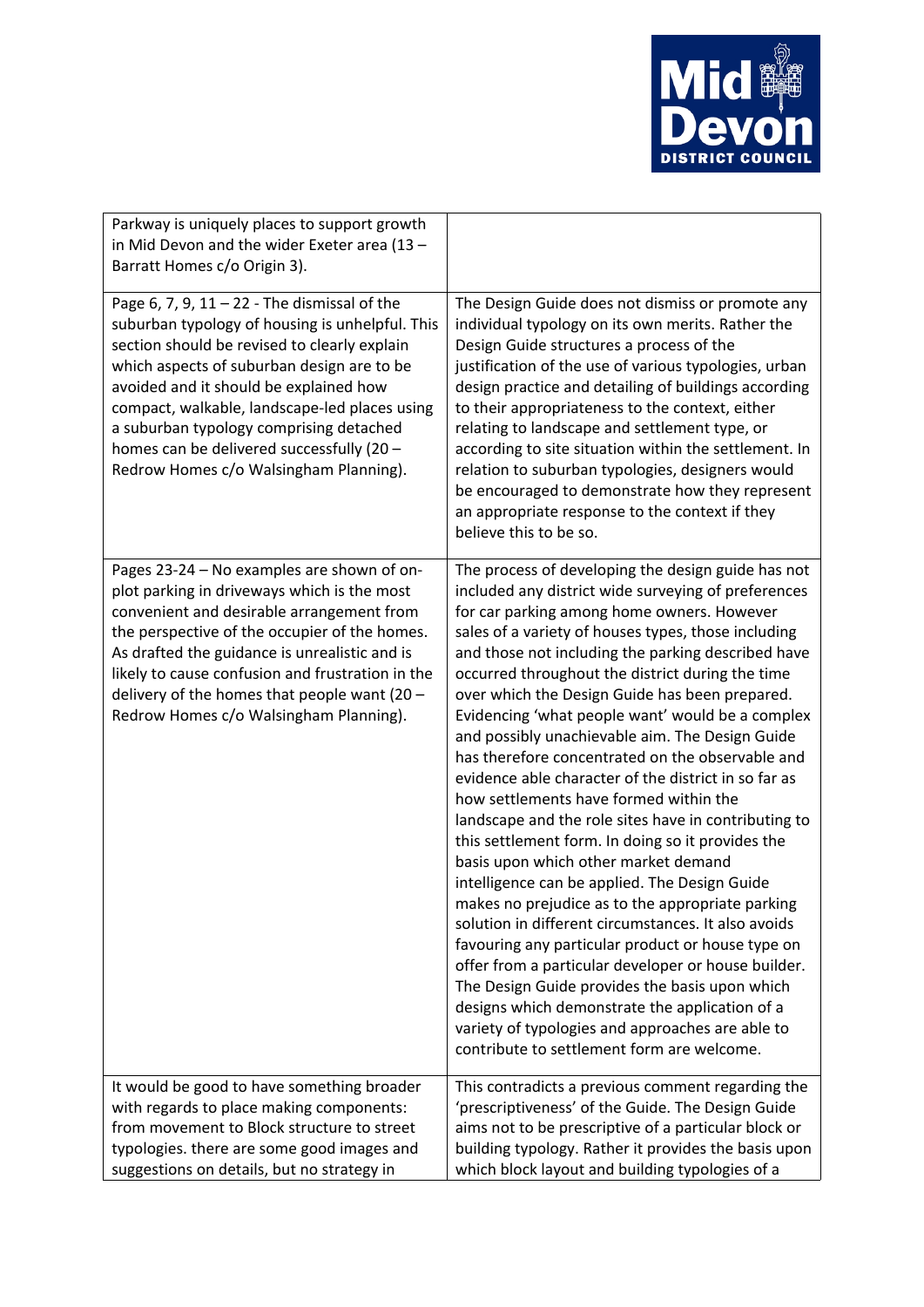

| general (24 - Taylor Wimpey)                                                                                                                                                                                                                                                                                                                                                                                                                                                                         | variety of types, where demonstrated to<br>contribute to the settlement form in the way the<br>Guide outlines, can be beneficial.                                                                                                                                                                                                                                                                                                                                     |  |
|------------------------------------------------------------------------------------------------------------------------------------------------------------------------------------------------------------------------------------------------------------------------------------------------------------------------------------------------------------------------------------------------------------------------------------------------------------------------------------------------------|-----------------------------------------------------------------------------------------------------------------------------------------------------------------------------------------------------------------------------------------------------------------------------------------------------------------------------------------------------------------------------------------------------------------------------------------------------------------------|--|
| Diagrams - it is hard to read the text and<br>understand what it relates to, Using the same<br>3d images over and over is good but would be<br>good to vary illustrations (24 - Taylor Wimpey)                                                                                                                                                                                                                                                                                                       | Noted.                                                                                                                                                                                                                                                                                                                                                                                                                                                                |  |
| <b>Volume 4: Special Topic Guides</b>                                                                                                                                                                                                                                                                                                                                                                                                                                                                |                                                                                                                                                                                                                                                                                                                                                                                                                                                                       |  |
| Topic Sheets - It might be helpful to number<br>these (14 - Crediton NP Steering Group).                                                                                                                                                                                                                                                                                                                                                                                                             | Completed.                                                                                                                                                                                                                                                                                                                                                                                                                                                            |  |
| Page 4 - Designing for Community - Strongly<br>endorse the guidance. We would particularly<br>like to see a very strong steer towards<br>designing a greater amount of open amenity<br>space in new developments (14 - Crediton NP<br>Steering Group).                                                                                                                                                                                                                                               | Support noted. An additional topic guide has been<br>incorporated which includes guidance on green<br>infrastructure and biodiversity.                                                                                                                                                                                                                                                                                                                                |  |
| Disappointing that the guide does not follow<br>on from its consideration of the Council's<br>climate emergency declaration and consider<br>the opportunities to design new communities<br>around existing public transport infrastructure<br>and the overall benefits to the environment,<br>economy and health and wellbeing of such<br>development. J27, Tiverton Parkway is<br>uniquely placed to support growth in Mid<br>Devon and the wider Exeter area (13 - Barratt<br>Homes c/o Origin 3). | Not agreed. Climate change is a core principle and<br>central tenet running through the guide which<br>seeks to support through design the Council's<br>commitment to ambitious targets for carbon<br>reduction.                                                                                                                                                                                                                                                      |  |
| The connection between good placemaking<br>and financial value and deliverability of new<br>development is recognised but the reference<br>to slower build out rates on larger sites being<br>as a result of the homogeneity of house types<br>limiting market absorption rates is disputed.<br>Larger sites often have complex infrastructure<br>issues which delay commencement (13 -<br>Barratt Homes c/o Origin 3).                                                                              | Comments noted. It is recognised that larger sites<br>often have complex infrastructure issues which<br>delay commencement. These are principally<br>matters for local plan policy. However, the purpose<br>of this topic guide is to communicate that there is a<br>strong connection between good place making and<br>financial value and deliverability of new<br>development in order to incentivise such<br>approaches and facilitate usability of the guidance. |  |
| The Design Guide should set out how New<br>Settlement Design could incorporate a range<br>of facilities within a neighbourhood via mixed<br>use centres or neighbourhood hubs (13 -                                                                                                                                                                                                                                                                                                                  | Comments noted. The Design Guide is not<br>intended as standalone masterplan exercise, but<br>provides a basis for the further attention which<br>may be given to each settlement. These matters<br>would be considered as part of a site-specific                                                                                                                                                                                                                    |  |